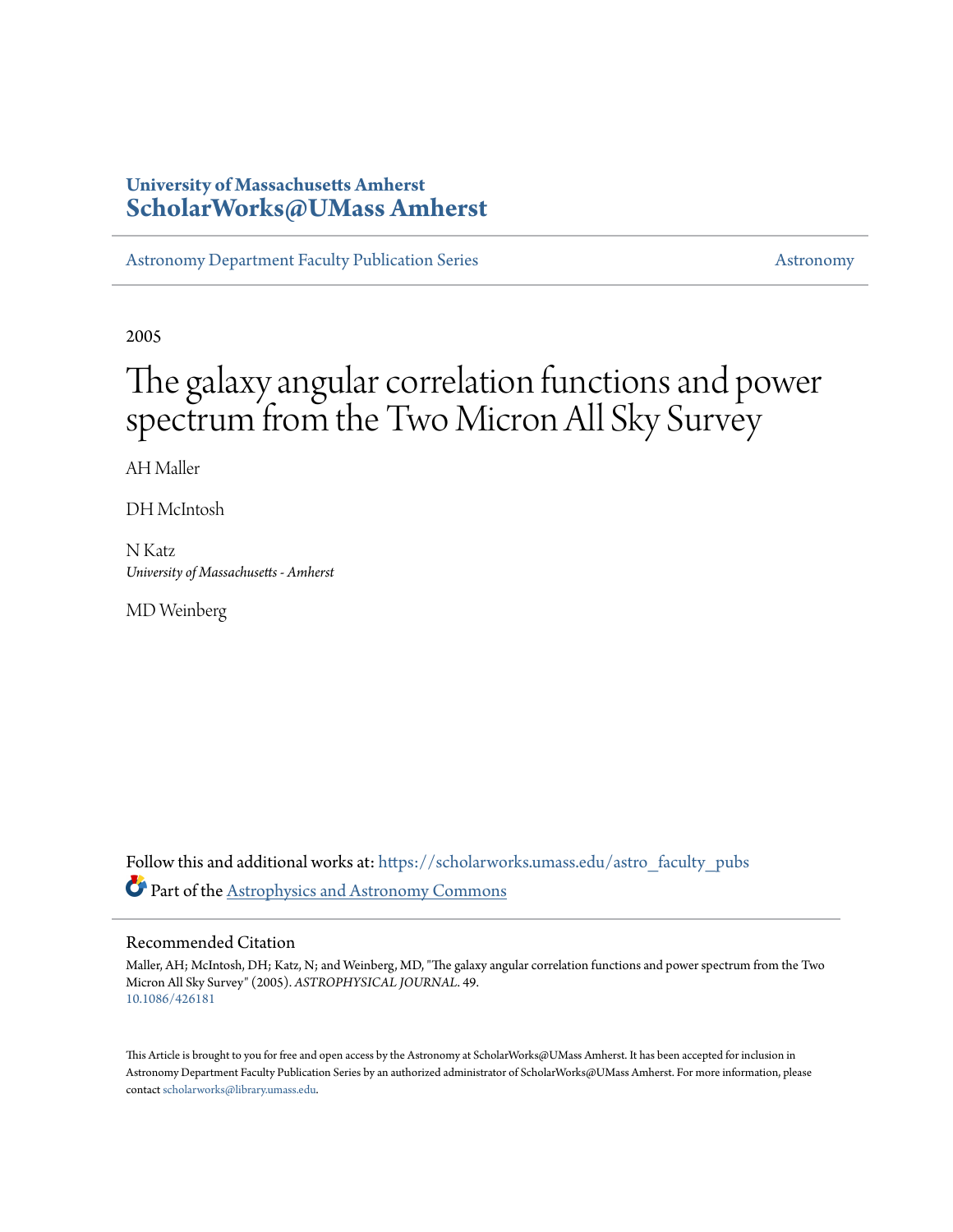# THE GALAXY ANGULAR CORRELATION FUNCTIONS AND POWER SPECTRUM FROM THE TWO MICRON ALL SKY SURVEY

Ariyeh H. Maller, Daniel H. McIntosh, Neal Katz and Martin D. Weinberg Astronomy Department, University of Massachusetts, Amherst, MA 01003

Draft version February 2, 2008

# ABSTRACT

We calculate the angular correlation function of galaxies in the *Two Micron All Sky Survey*. We minimize the possible contamination by stars, dust, seeing and sky brightness by studying their cross correlation with galaxy density, and limiting the galaxy sample accordingly. We measure the correlation function at scales between  $1' < \theta < 18^{\circ}$  using a half million galaxies. We find a best fit power law to the correlation function has a slope of  $-0.79 \pm 0.02$  and an amplitude at 1° of  $0.10 \pm 0.01$  in the range  $1' - 2.5^{\circ}$ . However, there are statistically significant oscillations around this power law. The largest oscillation occurs at about 0.8 degrees, corresponding to  $700h^{-1}$  kpc at the median redshift of our survey, as expected in halo occupation distribution descriptions of galaxy clustering. In addition, there is a break in the power-law shape of the correlation function at  $\theta > 2.5^{\circ}$ . Our results are in good agreement with other measurements of the angular correlation function.

We invert the angular correlation function using Singular Value Decomposition to measure the threedimensional power spectrum and find that it too is in good agreement with previous measurements. A dip seen in the power spectrum at small wavenumber k is statistically consistent with CDM-type power spectra. A fit of CDM-type power spectra in the linear regime ( $k < 0.15h$  Mpc<sup>-1</sup>) give constraints of  $\Omega_m h = 0.13 \pm 0.07$  and  $\sigma_8 = 1.0 \pm 0.09$  for a spectral index of 1.0. This suggest a  $K_s$ -band linear bias of  $1.1 \pm 0.2$ . These measurements are in good agreement with other measurements of the power spectrum on linear scales. On small scales the power-law shape of our power spectrum is shallower than that derived for the *Sloan Digital Sky Survey*. This may imply a biasing for these different galaxies that could be either waveband or luminosity dependent. The power spectrum derived here in combination with the results from other surveys can be used to constrain models of galaxy formation. *Subject headings:* galaxies: clusters: general—galaxies: statistics

# 1. INTRODUCTION

Correlation statistics are an important method for relating galaxies to the underlying mass distribution. The angular correlation function,  $w(\theta)$ , measures the projected clustering of galaxies by comparing the distribution of galaxy pairs relative to that of a random distribution. While a less direct probe than the threedimensional correlation function  $\xi(r)$ , the angular correlation function can be a powerful approach owing to the larger sizes of two-dimensional surveys. The angular correlation function for bright galaxies has been measured for the Lick Survey [\(Groth & Peebles 1977\)](#page-13-0), the Automated Plate Measuring (APM) Galaxy Survey [\(Maddox et al. 1990,](#page-13-1) [1996\)](#page-13-2), the Edinburgh Durham Southern (EDS) Galaxy Catalog [\(Collins et al. 1992\)](#page-13-3), and the Muenster Red Sky Survey (Boschán 2002). Most recently the Sloan Digital Sky Survey (SDSS; [York et al. 2000\)](#page-13-5) has performed a very detailed analysis of the angular correlation function [\(Connolly et al.](#page-13-6) [2002;](#page-13-6) [Scranton et al. 2002\)](#page-13-7) from their Early Data Release (EDR; [Stoughton et al. 2002\)](#page-13-8).

Additionally, numerous papers have been written on techniques for inverting the angular correlation function to determine the full three-dimensional power spectrum,  $P(k)$  [\(Limber 1953](#page-13-9); [Lucy 1974;](#page-13-10) [Baugh & Efstathiou](#page-13-11) [1993;](#page-13-11) Dodelson & Gaztañaga 2000; [Efstathiou & Moody](#page-13-13) [2001;](#page-13-13) [Eisenstein & Zaldarriaga 2001;](#page-13-14) [Padilla & Baugh](#page-13-15) [2003\)](#page-13-15).

In this paper we calculate the angular correlation function for galaxies selected from the *Two Micron All Sky*

*Survey* (2MASS; [Skrutskie et al. 1997\)](#page-13-16). We then invert  $w(\theta)$  using Singular Value Decomposition, as suggested by [Eisenstein & Zaldarriaga \(2001](#page-13-14)), to measure the three-dimensional power spectrum. A preliminary analysis of  $w(\theta)$  and  $P(k)$  for the Second Incremental Data Release of the 2MASS catalog was performed by [Allgood et al. \(2001\)](#page-13-17). Here we use the complete and final 2MASS catalog, which provides a more than two-fold increase in the number of sources owing to the nearly full sky ( > 98%, [Jarrett et al. 2000b](#page-13-18)) coverage, and removes the significant complication of coverage masking suffered by [Allgood et al. \(2001\)](#page-13-17). In addition, the final 2MASS pipeline processing has improvements in the flux measurements that affect the catalog completeness.

The angular correlation function of the 2MASS galaxies is interesting for a number of reasons. First, with 2MASS we can characterize the large-scale clustering of galaxies in the near-infrared (NIR) using the  $K_s$  $(2.15\mu m)$  passband. Galaxy  $K_s$  light is 5-10 times less sensitive to dust and stellar populations than B-band light, providing a more uniform survey of the galaxy population. Because the  $K_s$ -band most closely measures stellar mass, it is possible that the  $K_s$  selected correlation function is a better probe of the dark matter power spectrum than B and R-band selected measurements. The variations of correlation functions in different bands contain information about how galaxy properties are related to the underlying dark matter distribution and, therefore, to their formation and evolution.

Secondly, 2MASS has full sky coverage extending out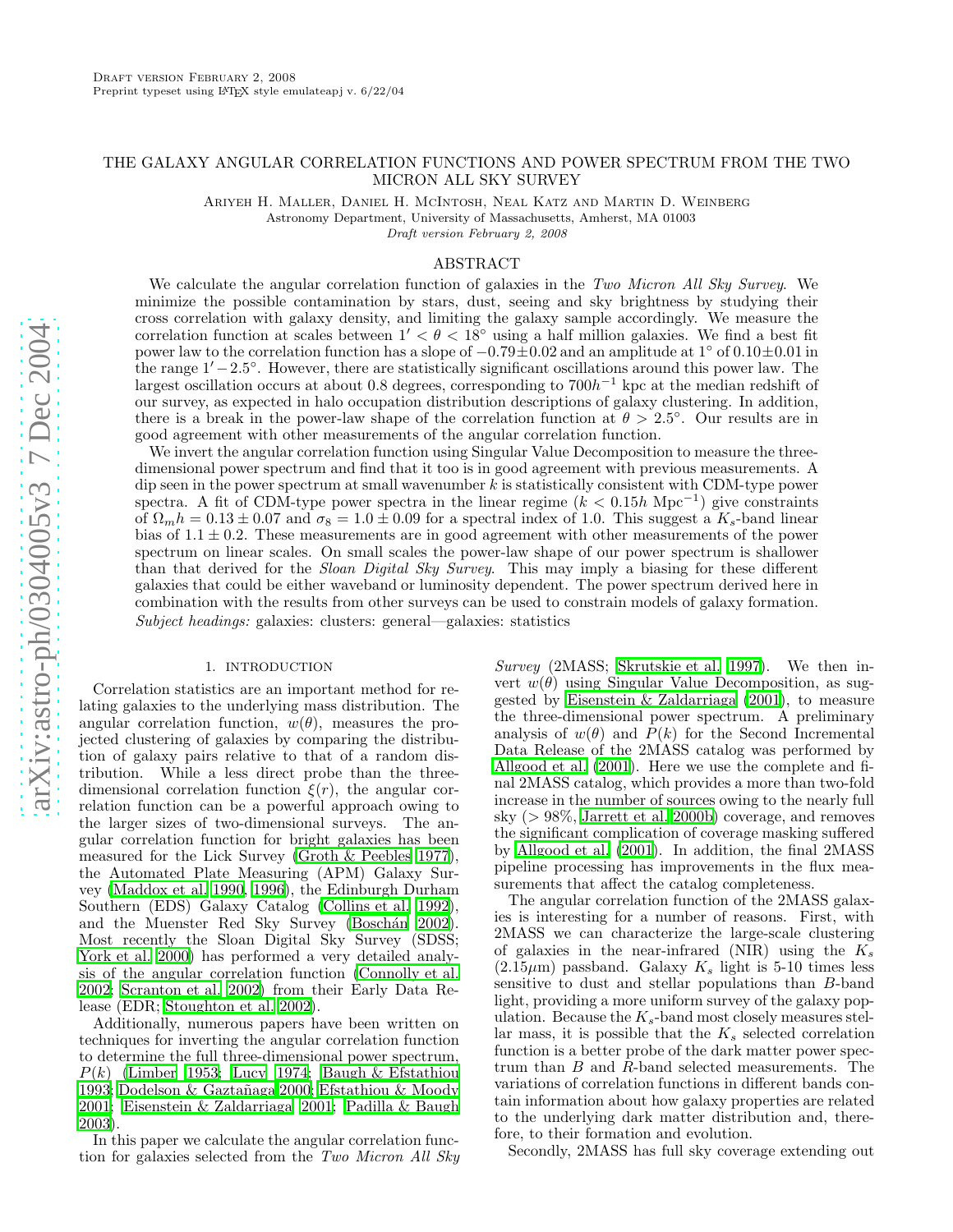to a median redshift of  $z = 0.07$  and, hence, measures the power spectrum of our local Universe. Knowledge of our local "cosmography", and how it may differ from other regions of the Universe, is relevant for many cosmological tests. Thus the angular correlation function and power spectrum from 2MASS are valuable tools for understanding galaxy formation and cosmology especially when used in comparison with measurements from other surveys.

Our paper largely follows the treatment of the Sloan EDR performed by [Scranton et al. \(2002\)](#page-13-7), [Connolly et al. \(2002\)](#page-13-6) and [Dodelson et al. \(2002\)](#page-13-19) and is outlined as follows: In §[2](#page-2-0) we describe our galaxy sample selection from 2MASS. In §[3](#page-3-0) we analyze the importance of systematic errors by studying their cross correlation with galaxy density. In §[4](#page-6-0) we calculate the correlation function and discuss its errors, and in §[5](#page-9-0) we invert  $w(\theta)$ to measure the three-dimensional power spectrum,  $P(k)$ . We conclude in §[6.](#page-12-0)

#### 2. 2MASS SELECTED GALAXIES

<span id="page-2-0"></span>To measure the angular correlation function accurately, it is critically important to fully understand the reliability and completeness of the galaxy sample. We select galaxies from the 2MASS extended source catalog (XSC; [Jarrett et al. 2000b\)](#page-13-18), which contains over 1.1 million extended objects brighter than  $K_s = 14$  mag.<sup>1</sup> The detection of galaxies is limited predominantly by confusion noise from stars, whose number density increases exponentially towards  $|b| = 0$ °. The XSC is mostly galaxies at  $|b| > 20^{\circ}$  (> 98%), with an increasing stellar mixture ( $\sim$  10%) at lower latitudes of  $5^{\circ}$  <  $|b|$  < 20°. Within the Galactic plane, i.e.  $|b| < 5^{\circ}$ , there is an additional contamination by artifacts  $(10 - 20\%)$  and a variety of Milky Way extended sources (∼ 40%) including globular and open clusters, planetary nebulae, H II regions, young stellar objects, nebulae, and giant molecular clouds [\(Jarrett et al. 2000a\)](#page-13-20). For our final analysis, we employ a latitude cut of  $|b| > 20^{\circ}$  to remove the strong contamination of  $w(\theta)$  from stars at lower latitudes (see §3.1). Our cut reduces the Galactic contaminant sources to  $\sim$  2% for our galaxy sample.

The XSC also contains a fraction of spurious sources comprised of multiple star systems. Multiple star systems become an increasingly important source of contamination as the stellar density,  $n_{\text{star}}$  rises, where  $n_{\text{star}}$  is the number of  $K_s < 14$  mag stars per sq. degree calculated in a co-add which is  $8.5' \times 16'$ . Specifically, the reliability of separating stars from extended sources drops rapidly from 95% at  $|b| = 10^{\circ}$   $(n_{\text{star}} \approx 5,000 \text{ deg}^{-2}), \text{ to } < 65\%$ at  $|b| < 5^{\circ}$   $(n_{\text{star}} > 10^{4} \text{ deg}^{-2})$  [\(Jarrett et al. 2000a\)](#page-13-20). To remove sources that are certainly unreliable, we use a cut at  $n_{\text{star}} < 10^4 \text{ deg}^{-2}$  during our initial galaxy selection from the XSC. The stellar density is this high over 5.5% of the sky so our galaxy catalog only covers 94.5% of the sky. At high latitudes ( $|b| > 20^{\circ}$ ,  $n_{\text{star}} \lesssim 1,250 \text{ deg}^{-2}$ ) the catalog is  $> 98\%$  reliable for sources with  $K_s < 13.5$ [\(Jarrett et al. 2000b\)](#page-13-18). The XSC contains a small fraction of artifacts, *e.g.* diffraction spikes, meteor streaks, infrared airglow, at all latitudes. The XSC processing



<span id="page-2-1"></span>Fig. 1.— The density of 2MASS galaxies on the sky in bins of Galactic longitude  $(l)$ , and latitude  $(b)$ . The horizontal error bars represent the width of each bin, while the Poisson uncertainties are given by vertical error bars. The dotted lines in the right-hand panel delineate the  $|b| < 15^\circ$  region corresponding to the Galactic plane. The dashed line shows the average galaxy density of 20.2 deg<sup>−2</sup>. There is a significant variation between regions but there is no trend with longitude or latitude.

removes and/or flags most artificial sources, as described fully in [Jarrett et al. \(2000b](#page-13-18)). We use the XSC confusion flag (cc flag) to remove sources identified as artifacts. We also remove a small number of bright  $(K_s < 12 \text{ mag})$ sources ( $\sim$  2000) with dust corrected  $J - K_s$  colors less than 0.7 and greater than 1.4, which were determined to be non-extragalactic extended sources (see [Maller et al.](#page-13-21) [2003\)](#page-13-21). Finally, selecting in the  $K_s$ -band minimizes the inclusion of false sources caused by infrared airglow.

The XSC meets the original 2MASS science requirements: greater than 90% completeness for extended sources (extragalactic and Galactic) with  $K_s < 13.5$ , and free from stellar confusion for  $|b| > 20^{\circ}$  [\(Jarrett et al.](#page-13-18) [2000b](#page-13-18)). In practice, the 2MASS completeness is a measure of the fraction of extended sources of a given magnitude that are actually detected. Huchra & Mader (2000, private communication)<sup>2</sup> show that the XSC is  $99\%$  complete for  $|b| > 30^{\circ}$  sources in the range  $12.0 \lesssim K_s \lesssim 13.7$ mag, using  $\log N\!-\!\log S$  and  $V/V_{\rm max}$  tests. At magnitudes brighter than  $K_s = 11.5$ , they determine that greater than 95% of the known galaxies in [Zwicky & Kowal](#page-13-22) [\(1968\)](#page-13-22) are found in the XSC. [Jarrett et al. \(2000a\)](#page-13-20) find the XSC completeness remains at 95% for  $K_s \leq 13.0$ sources well into the Galactic plane ( $|b| > 5^{\circ}$ ). Additionally, [Bell et al. \(2003\)](#page-13-23) cross correlate the XSC with the complete (> 99% [Strauss et al. 2002\)](#page-13-24), spectroscopic galaxy sample drawn from the SDSS EDR. [Bell et al.](#page-13-23)  $(2003)$  find that in the large  $(414 \text{ square degree})$ , high latitude ( $|b| > 30^{\circ}$ ) region of the EDR, the XSC misses only 2.5% of the known galaxy population down to  $K<sub>s</sub> < 13.57$  in dust corrected Kron magnitudes.

2MASS employs [Kron \(1980\)](#page-13-25) magnitudes to obtain the total flux of each galaxy. The 2MASS-defined Kron magnitudes  $(k_m f e$  in the XSC) are elliptical aperture magnitudes with semi-major axes equal to 2.5 times the

 $1$  Completeness in the XSC is determined in terms of magnitudes measured inside the 20 mag arcsec−<sup>2</sup> elliptical isophote (k m k20fe in the database).

 $2$  <cfa-www.harvard.edu/~huchra/2mass/verify.htm>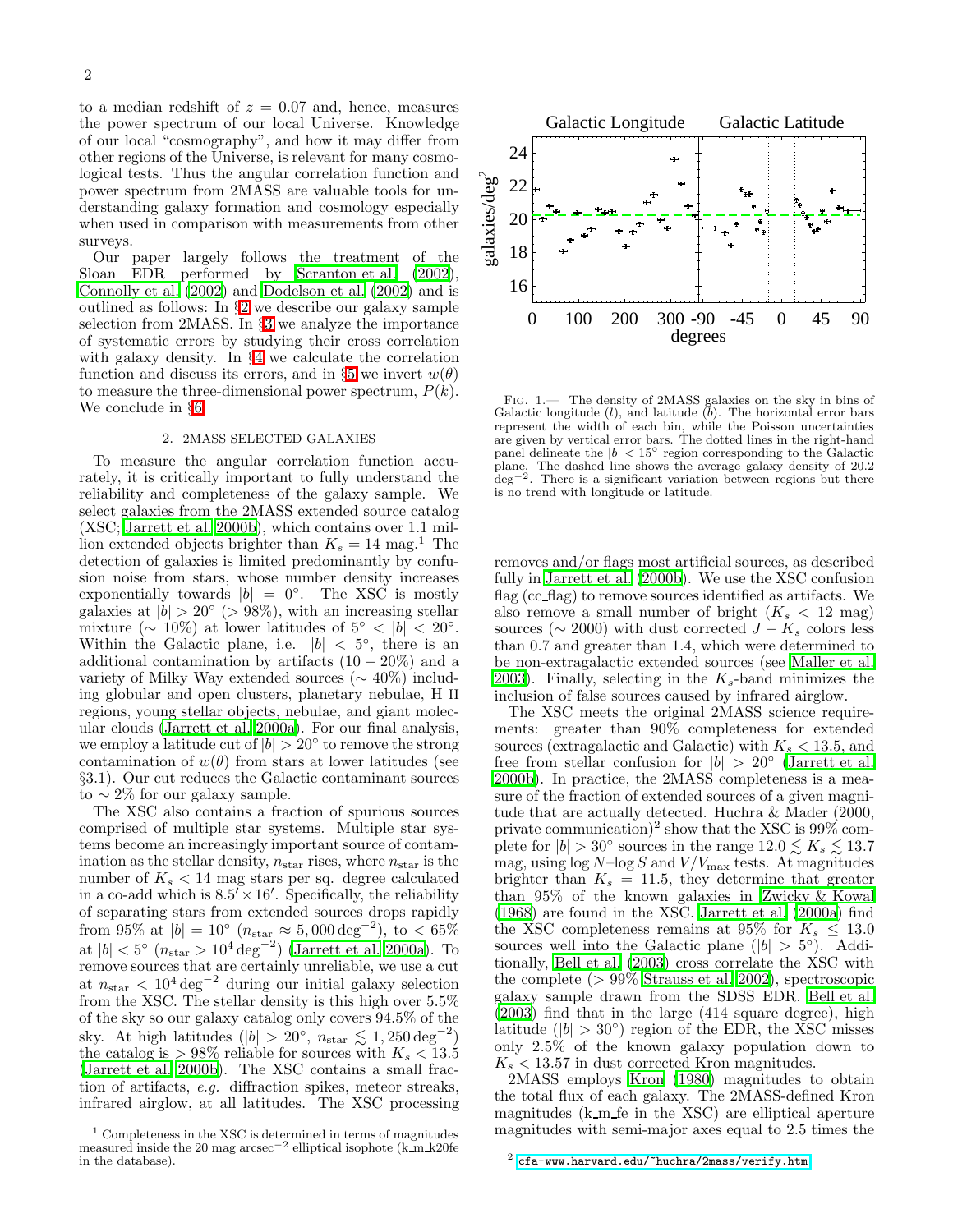first moment of the brightness distributions for each source. The first moment calculation, the Kron *radius*, is computed to a radius that is five times the 20 mag arcsec<sup>−</sup><sup>2</sup> isophote. 2MASS limits the Kron radius to a 5′′ minimum (owing to the PSF; see the 2MASS Explanatory Supplement for details). Because of the short exposure times (7.8 seconds with a 1.3-m telescope, [Skrutskie et al. 1997\)](#page-13-16) of 2MASS, the Kron magnitudes underestimate the true total flux systematically by approximately 0.1 magnitudes [\(Bell et al. 2003\)](#page-13-23). At a magnitude limit slightly fainter than the 2MASS science requirement,  $K_s \sim 13.57$ , the XSC galaxy completeness is quite good, primarily missing<sup>3</sup> only low surface brightness  $(1.5\%)$  and distant  $(1.0\%)$  galaxies both of which are near the Kron  $K_s = 13.57$  limit [\(Bell et al. 2003\)](#page-13-23). We adopt Kron magnitudes for this paper and henceforth all cited magnitudes will be Kron magnitudes. The small fraction of low surface brightness galaxies missed in the XSC confirms the expectation of [Jarrett et al. \(2000b\)](#page-13-18). Moreover, the automated processing of the XSC produces systematically incomplete photometry for galaxies larger than 50′′ due to the typical 2MASS scan width of 8.5 ′ [\(Jarrett et al. 2000b\)](#page-13-18). We include the 2MASS Large Galaxy Atlas sample (540 galaxies identified in the XSC database with  $cc$ -flag= $Z'$ ) from [\(Jarrett et al.](#page-13-26) [2003\)](#page-13-26), which has been assembled to account for most of the scan size photometric incompleteness.

We select initially all  $K_s$  < 14 mag objects from the XSC with  $n_{\text{star}} < 10^4 \text{ deg}^{-2}$ . We apply Galactic foreground dust corrections from [Schlegel et al. \(1998](#page-13-27)) to each galaxy in the  $K_s$  < 14 catalog and cut at  $K_s = 13.57$  mag, resulting in 775, 562 galaxies. The dust correction increases the number of galaxies brighter than  $K_s = 13.57$  by 10%. We plot the galaxy density as a function of longitude and latitude in Figure [1,](#page-2-1) illustrating that the dust-corrected number densities are fairly uniform for  $|b| > 15$ . Ultimately, our final sample selection includes 501, 578 galaxies with  $K_s < 13.57$  mag,  $|b| > 20^{\circ}$ , and Galactic dust corrections less than 0.05 magnitudes in  $K_s$ -band (as described in §3.2). We summarize these sample cuts leading to our final selection in Table [1.](#page-3-1)

The redshifts of many 2MASS galaxies have been measured as part of other redshift surveys. Large red-

| N         | $K_s$             | $ b ({}^{\circ})$ |  |  |  |
|-----------|-------------------|-------------------|--|--|--|
| 1,295,895 | < 14.0            | > 0               |  |  |  |
| 775,562   | < 13.57           | > 0               |  |  |  |
| 688,464   | < 13.57           | >10               |  |  |  |
| 618,333   | < 13.57           | >15               |  |  |  |
| 548,353   | < 13.57           | >20               |  |  |  |
| 480,794   | < 13.57           | >25               |  |  |  |
| 501,578   | $< 13.57^{\rm a}$ | >20               |  |  |  |

<sup>a</sup>Only sources with extinction correction  $< 0.05$  mag.

<span id="page-3-1"></span>

<sup>3</sup> Some of these missed distant objects can be found in the 2MASS point source catalog.



<span id="page-3-2"></span>Fig. 2.— Galaxy-star cross-correlations (open diamonds) for cuts in Galactic latitude of  $|b| > 10°, 15°, 20°$  and  $25°$ . Error bars displayed for the 25◦ cut are representative of the other cuts. The auto-correlation is shown as naked error bars for comparison. We require a latitude cut of  $|b| > 20^\circ$  to be free of stellar contaminants out to separation angles of  $θ < 15°$ .

shift samples provide the redshift distribution  $dN/dz$  of 2MASS galaxies, and allow calculations of the NIR luminosity function [\(Kochanek et al. 2001;](#page-13-28) [Cole et al. 2001](#page-13-29); [Bell et al. 2003](#page-13-23)). For computing the three-dimensional power spectrum (see §[5\)](#page-9-0), we will use redshifts from the SDSS EDR [\(Stoughton et al. 2002](#page-13-8)) and the 2dF Galaxy Redshift Survey (2dFGRS) 100k Data Release [\(Colless et al. 2001](#page-13-30)).

#### 3. CROSS-CORRELATION FUNCTIONS

<span id="page-3-0"></span>Following [Scranton et al. \(2002](#page-13-7), hereafter Sc02) we analyze the cross correlation between the galaxy number counts and possible sources of systematic error. This is an effective method for identifying errors, quantifying their magnitude, and determining the selection limits required to reduce them to manageable levels. Below we analyze the cross-correlation signal for four possible contaminants: stars, dust, seeing, and sky brightness.

To perform the cross correlation, we pixelize the galaxy sample on a regular grid to determine local galaxy densities. We use the HEALPix  $4$  software package [\(Grski et al. 1999\)](#page-13-31) to create equal area pixels on the sky. We use a Nside parameter of 64 generating  $N_c = 49, 152$ cells each with an area of  $0.84 \text{deg}^2$ . This yields an average of 15.6 galaxies per cell so very few cells contain no galaxies. We calculate the average value of each contaminant for a cell using the individual measurements for each galaxy within the cell. When making a latitude cut, we include all cells whose centers are above the given latitude including galaxies that might be below the cut. To calculate errors, we subsample the data, dividing the sky into 48 tiles, with each tile containing 1024 cells, making them roughly 29.3° on a side. Because we will perform a latitude cut and 8 of the tiles lie along the galactic plane we will end up only using 40 tiles for our analysis. For each tile we calculate the fractional galaxy and

<sup>4</sup> http://www.eso.org/science/healpix/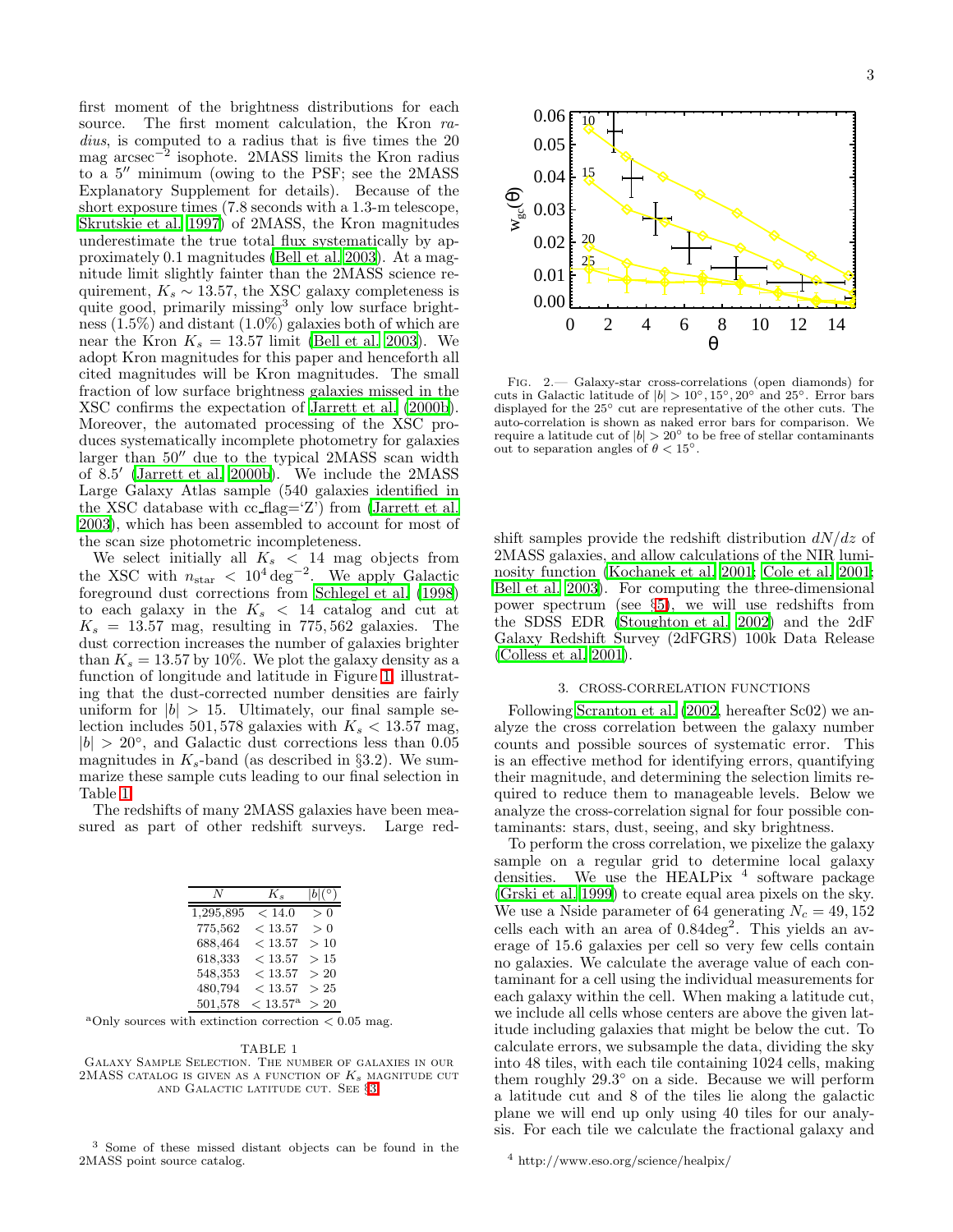

<span id="page-4-0"></span>Fig. 3.— Galaxy-extinction cross-correlations (open triangles) for three cuts in the maximum allowed value for the extinction given by  $A(K_s) = 0.367 \times E(B-V)$ , with  $E(B-V)$  from [Schlegel et al. \(1998\)](#page-13-27). Error bars are shown only for the lowest cut and are representative. The auto-correlation is shown as naked error bars for comparison. A cut of  $A(K_s) \leq 0.05$  mag reduces the cross-correlation signal to less then the auto-correlation for  $\theta < 10^{\circ}$ .

<span id="page-4-2"></span>contaminant over density in a cell i by

$$
\delta_i^g = \frac{n_i^g - \bar{n}^g}{\bar{n}^g}
$$
\n
$$
\delta_i^c = \frac{x_i^c - \bar{x}^c}{\bar{x}^c},
$$
\n(1)

where the averages are calculated for each tile. The crosscorrelation function,  $w_{qc}(\theta)$ , is then

$$
w_{gc}(\theta_{\alpha}) = \frac{\sum_{i,j=1}^{N_c} \delta_i^g \delta_j^c \Theta_{ij}^{\alpha}}{\sum_{i^*,j^*=1}^{N_c} \Theta_{i^*,j^*}^{\alpha}},
$$
(2)

where  $\Theta_{ij}^{\alpha}$  is unity if the separation between cells i and j is within angular bin  $\theta_{\alpha}$  and zero otherwise. The error on the mean can be computed by

$$
[\Delta \bar{w}_{gc}(\theta)]^2 = \frac{1}{N_t^2} \sum_{i=1}^{N_t} \left[ \bar{w}_{gc}(\theta) - w_{gc,i}(\theta) \right]^2, \qquad (3)
$$

where  $N_t = 40$  is the total number of tiles. We use this cross-correlation function to quantify the systematic contributions of contaminants in the subsections below.

#### 3.1. *Stars*

During the 2MASS pipeline processing, the stellar density  $n_{\text{star}}$ —the number of  $K_s < 14$  mag stars per square degree—is determined for each extended source on a coadd which is  $8.5' \times 16'$  in size. In regions of high stellar density, stars may be mistakenly identified as extended sources. For 95% of the sky,  $n_{\rm star}$  provides an excellent measure of confusion noise in the XSC. The stellar density saturates in 2MASS at values of  $n_{\text{star}} > 3 \times 10^4 \text{ deg}^{-2}$ [\(Jarrett et al. 2000a](#page-13-20)), occurring near the Galactic center  $(|b| < 5^{\circ}, 350^{\circ} < l < 10^{\circ}).$  Recall that for our galaxy sample we make a more conservative stellar density cut of  $n_{\text{star}} < 10^4 \text{ deg}^{-2}$ .

To examine the importance of this contaminant we look at the cross-correlation of the galaxy density and



<span id="page-4-1"></span>Fig. 4.— The galaxy-seeing cross-correlation (open squares) as a function of angle. The auto-correlation can not be plotted because it is > 30 times larger. Seeing variations are not a source of systematic error.

the stellar density. Because  $n_{\text{star}}$  is a strong function of Galactic latitude we measure the cross-correlation for different Galactic latitude cuts and present the results in Figure [2.](#page-3-2) Including XSC objects with low latitudes  $(|b| < 15°)$  results in a higher amplitude galaxy-star cross-correlation at all angular scales than the galaxy auto-correlation. That this cross-correlation has a different slope than the galaxy auto-correlation suggests that the signal is coming from the stellar auto-correlation as multiple star systems are mistakenly identified as galaxies. However, if the latitude cut is increased to  $|b| > 20^{\circ}$ , then the auto-correlation signal is not contaminated significantly by stars at angular separations of  $\theta$  < 15°. Thus, we adopt a  $|b| > 20^{\circ}$  cut throughout this paper. Making this cut reduces the area of the survey to 67% of the sky or 28, 960 square degrees. 548, 353 galaxies survive this latitude cut.

# 3.2. *Dust*

Though we have attempted to correct our galaxy sample for the effects of foreground extinction using [Schlegel et al. \(1998\)](#page-13-27), dust may remain an important contaminant. There is a strong correlation between stellar density and dust extinction, both of which increase substantially towards the Galactic plane. Here we look at the cross-correlation between dust extinction and galaxy density only at  $|b| > 20^{\circ}$ , owing to the stellar contamination at lower latitudes. In Figure [3,](#page-4-0) we show the galaxy-extinction cross-correlation for three cuts in magnitudes of  $K_s$ -band dust extinction. To bring the galaxy-extinction cross-correlation below the autocorrelation we mask out those cells with  $K_s$ -band extinction of  $A(K_s) = 0.367 \times E(B-V) > 0.05$ , which amounts to 2, 602 cells. This leaves and area of 23, 345 sq. degrees and 501, 578 galaxies.

Our use of a dust correction to galaxy magnitudes does increase the dust cross-correlation. For example, the amplitude of the galaxy-extinction cross-correlation is reduced by about a third for a catalog *without* a dust correction. However, the dust correction increases the number of galaxies by 10%, and therefore the error introduced by the correction is a minor contribution to the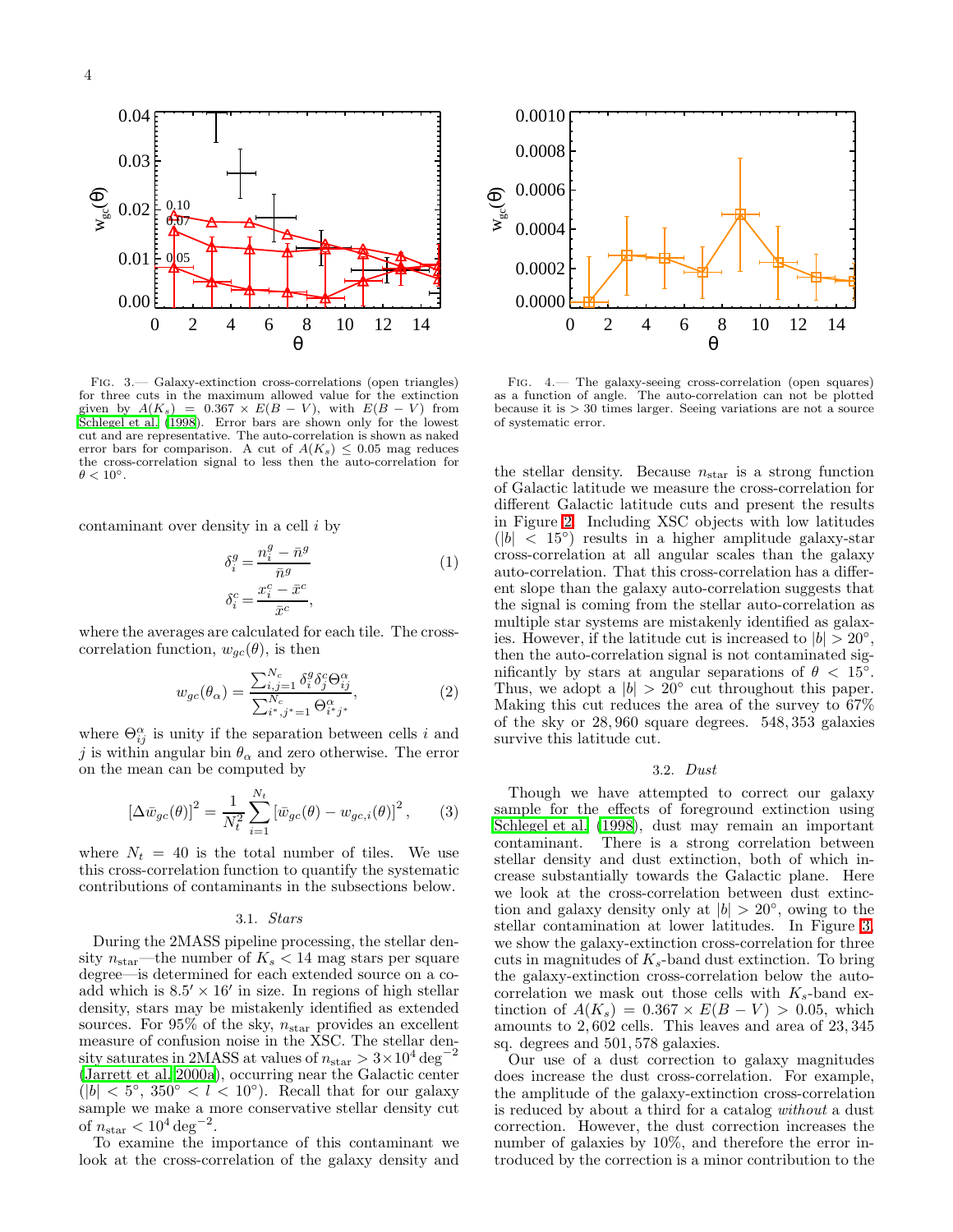

<span id="page-5-0"></span>Fig. 5.— The galaxy-background (Xs) cross-correlation function as a function of angle. The background error correlates with galaxy density as expected, yet it is always significantly less than the autocorrelation (naked error bars). Sky background fluctuations are a negligible source of systematic error.

systematic error budget.

# 3.3. *Seeing*

Great care has gone into ensuring that the final 2MASS release has a highly uniform seeing over the entire survey area. The pipeline processing allowed tracking of the point-spread function  $(PSF)$  as a function of time.<sup>5</sup> The mean radial size of the 2MASS PSF over a scan could vary over periods as short as a few minutes. Depending on the local density of stars, the seeing was tracked on time-scales ranging from 2—30 seconds. Scans with poor seeing were reobserved under better conditions to maintain the seeing uniformity. For each source in the XSC, the pipeline measured the average radial extent of the PSF in each passband (called "ridge shape" and denoted k sh0 in the XSC for the  $K_s$ -band), analogous to a full width at half maximum (FWHM) measurement of the varying PSF. The full details of the PSF characterization and seeing tracking are given in [\(Jarrett et al.](#page-13-18) [2000b](#page-13-18)).

We use k sh0 to test for systematic errors in the angular correlation of galaxies caused by spatial variations in seeing. One might expect that observations made under poor seeing conditions would lead to more spurious galaxy detections, causing a correlation between seeing and galaxy density. For our sample the mean seeing is  $k$  sh $0 = 0.992$  with 0.049 rms scatter, corresponding to a typical survey seeing of 2.1" FWHM with 5% uncertainty. Given this uniformity, we do not expect the seeing to be a major source of systematic errors. One might want to check for seeing variations over the scan width of 8.5 ′ . However, even in the densest regions there are only a few 2MASS galaxies in such a small area so a crosscorrelation cannot be performed. In Figure [4](#page-4-1) we plot the galaxy-seeing cross-correlation, whose amplitude is more than 30 times less than the auto-correlation amplitude. Hence, seeing variations are a negligible source of systematic error.

# 3.4. *Sky Background*

In  $K_s$ -band, the dominant source of background flux is thermal continuum emission from the atmosphere. While the  $K_s$  background is less severe and variable than the airglow induced  $J$  and  $H$ -band backgrounds, the sky brightness at  $K_s$  is still quite high at  $13.3 \pm 0.3$  mag arcsec<sup>−</sup><sup>2</sup> . This is orders of magnitude brighter than the typical outer isophotes of 2MASS galaxies, which have  $\mu_K > 19$  mag arcsec<sup>-2</sup>. Furthermore, the  $K_s$  background can be variable and may still produce high-frequency features extending to tens of arcseconds. To mitigate these features, the 2MASS processing includes a sophisticated background fitting and removal scheme that is described fully in [Jarrett et al. \(2000b](#page-13-18)).

The rms background error caused by Poisson noise, which depends on the variable sky brightness, might also produce sources of systematic error in calculating the angular correlation of 2MASS galaxies. The median background local to each source is determined in each passband and given in the XSC database (k back for  $K_s$ ). For each source in our sample, we estimate the background error from co-added and resampled images

$$
\sigma_{\text{bkg}}^2 = \frac{k_{\text{f}}^2}{6n_{\text{r}}^2} \left[ \frac{n_{\text{r}}(\text{k}\text{-back})}{G} + \frac{\sigma_{\text{RN}}^2}{G^2} \right].
$$
 (4)

The factor of 6 represents the number of co-added frames comprising each source image. Each 2′′ pixel has been resampled  $(n_r = 4)$  into 1'' pixels and smoothed with a kernel giving rise to the factor of  $k_f = 0.5853$ . In  $K_s$ -band 2MASS has an average gain of  $G = 8.2$  electrons/DN and an average read noise of  $\sigma_{\rm RN} = 52$  electrons (T. Jarrett, 2001, private communication) <sup>6</sup> .

A larger sky uncertainty increases the difficulty of galaxy detection and leads to a correlation between background error and galaxy density. We find an average k back of 475 DN with scatter 125 DN, corresponding to



<span id="page-5-1"></span>Fig. 6.— The cross-correlations with all four investigated contaminants using our cuts in Galactic latitude of  $b > 20^{\circ}$  and in extinction of  $\tilde{K_s}$  < 0.05 compared to the galaxy auto-correlation signal. On angular scales  $\langle 10^\circ$  the auto-correlation amplitude is significantly higher then the cross-correlation with any of the contaminants.

6 spider.ipac.caltech.edu/staff/jarrett/2mass/3chan/noise/index2

<sup>&</sup>lt;sup>5</sup> 2MASS mapped the sky using overlapping scans roughly 8.5 wide by  $6°$  long. The scan direction followed the declination axis, with each scan covering  $6°$  in approximately 6 minutes.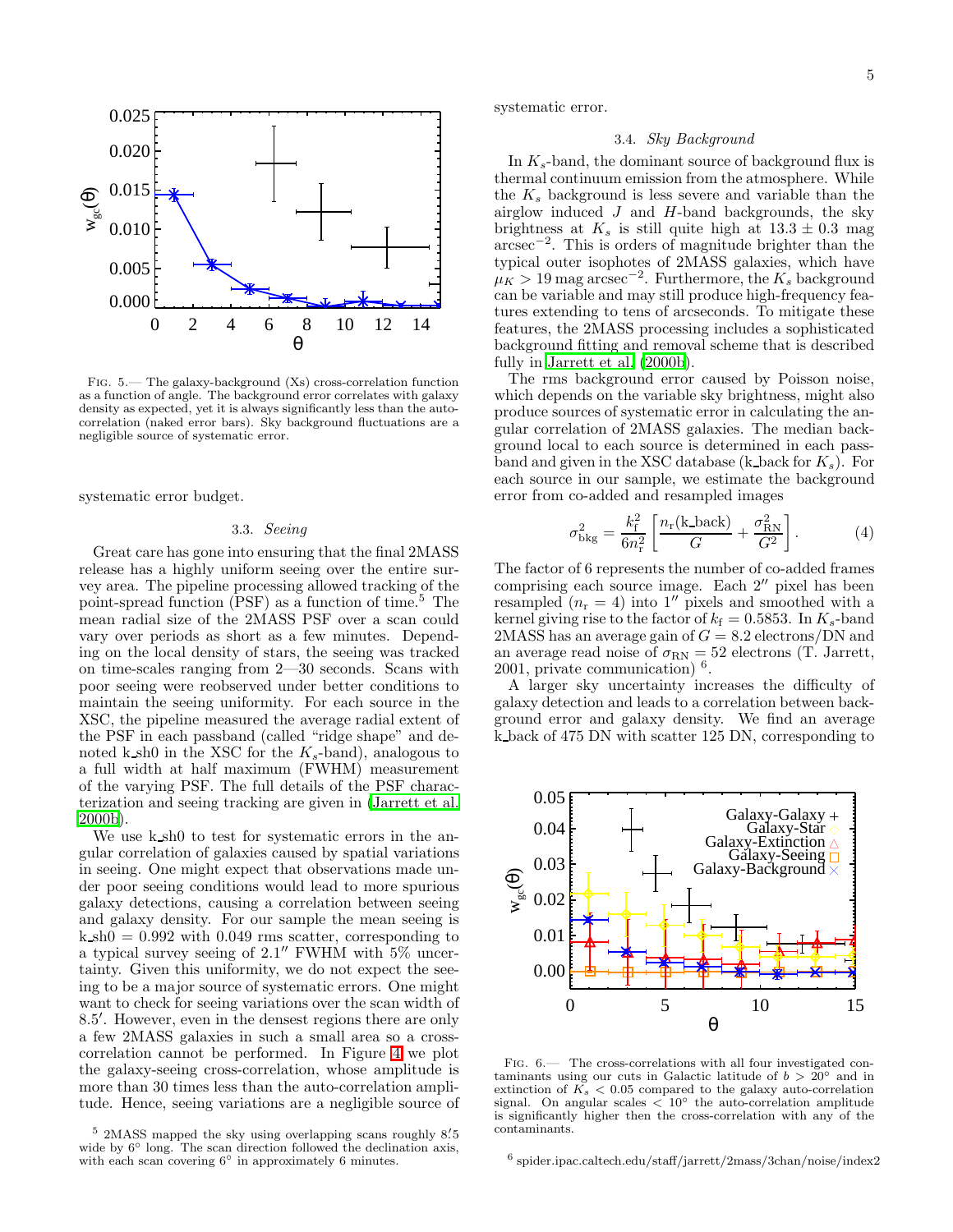

<span id="page-6-1"></span>FIG. 7.— The integral constraint correction,  $\Delta \hat{w}(\theta)$ , compared to the angular correlation function  $w(\theta)$  for the pixelized estimator. The integral constraint is small because it is suppressed by a factor  $N_c^2$  where in this case  $N_c = 32,512$ . Thus the integral constraint is not relevant for large surveys like 2MASS and SDSS except at the largest angular scales.

a background uncertainty of  $20.02 \pm 0.13$  mag arcsec<sup>-2</sup> . This agrees with the typical  $1\sigma$  error of 20.0 mag arcsec<sup>-2</sup> in  $K_s$  [\(Jarrett et al. 2000b,](#page-13-18) [2003\)](#page-13-26). The estimated background error is quite uniform and the galaxy density and background error correlation is weak, as we show in Figure [5.](#page-5-0) The cross-correlation amplitude is always smaller than that of the galaxy auto-correlation and hence background fluctuations are a negligible source of error in determining  $w(\theta)$ .

# 3.5. *Summary of Systematic Effects*

Figure [6](#page-5-1) shows the cross-correlations of the four possible contaminants in comparison with  $w(\theta)$ . With the Galactic latitude cut of  $|b| > 20^\circ$  and the dust extinction cut of  $K_s < 0.05$ , we see that the contaminants are significantly below the auto-correlation signal for angular scales  $\theta \sim 10^{\circ}$ . We measure  $w(\theta)$  on larger scales, but caution that for  $\theta > 10^{\circ}$  systematic errors might be as large as the signal.

#### 4. THE ANGULAR CORRELATION FUNCTION

#### 4.1. *Estimators, Biases, and Errors*

<span id="page-6-0"></span>Following Sc02 we use two estimators for the angular correlation function. The first, which we will refer to as the pair-estimator, compares positions of the observed galaxies (data) to the positions of random points by counting the number of pairs in an angular bin  $\theta_{\alpha}$  normalized by the total number of pairs. We use one million randomly placed points for the comparison, avoiding the regions that were masked as described in §3. The angular correlation can then be computed using the the now standard estimator introduced by [Landy & Szalay](#page-13-32) [\(1993\)](#page-13-32),

$$
w(\theta) = \frac{\langle DD \rangle - 2\langle DR \rangle + \langle RR \rangle}{\langle RR \rangle},\tag{5}
$$

where DD, DR, and RR are the normalized number of data-data, data-random and random-random pairs in an angular bin  $\theta$ . At large angular scales counting pairs becomes computationally expensive, so instead we calculate



<span id="page-6-2"></span>Fig. 8.— The angular correlation function of 2MASS galaxies. Bins evaluated using the pixelized estimator are shown with an X, otherwise the pairs estimator is used (crosses). The errors are based on Jackknife resampling. The best-fit power laws of the APM (long dash; [Maddox et al. 1990](#page-13-1)) and SDSS (dot-dash; [Connolly et al. 2002\)](#page-13-6) surveys are shown for comparison. The solid line is a power law with a slope of  $-0.79 \pm 0.02$  and an amplitude at  $1^{\circ}$  of  $0.10 \pm 0.01$ .

the galaxy density in a cell as described in §[3](#page-3-0) (eq. [2\)](#page-4-2), which we refer to as the cell-estimator. Then the value of the angular correlation function is given by

$$
w(\theta) = \frac{\sum \delta_i^g \delta_j^g \Theta_{\alpha}^{ij}}{\sum_{ik} \Theta_{\alpha}^{ij}},
$$
\n(6)

where again  $\Theta_{\alpha}^{ij}$  is unity if the angular separation of cell i and cell j is within  $\theta_{\alpha}$  and zero otherwise. We use the pair-estimator for  $\theta < 5^{\circ}$  and the cell-estimator for  $\theta > 2^{\circ}$  which gives three angular bins where we use both methods to check that they generate the same results. In the overlapping regions we will use the pair-estimator which should be more accurate because the data has not been smoothed.

All estimates of  $w(\theta)$  are subject to a statistical bias referred to as the "integral constraint" [\(Peebles 1980](#page-13-33); [Bernstein 1994;](#page-13-34) Hui & Gaztañaga 1999). This bias arises because the estimate of the mean number density in a given cell enters into the estimator of the angular correlation function nonlinearly. The integral constraint correction,  $\Delta \hat{w}(\theta)$ , for the cell-estimator can be calculated to be (see Sc02),

$$
\Delta \hat{w}(\theta_{\beta}) = [1 + (2c_{12} - 3)w(\theta_{\beta})] \frac{1}{N_c^2} \sum_{i,j} w(\theta_{ij}), \quad (7)
$$

where  $c_{12} \approx 2$  and the sum is over all cells. Since this value is suppressed by a factor of  $N_c^2$  this bias is extremely small for large surveys like 2MASS and SDSS. Figure [7](#page-6-1) shows  $\Delta \hat{w}(\theta)$  in comparison with  $w(\theta)$ . One clearly sees that the integral constraint can safely be ignored at all angular scales where we can measure  $w(\theta)$ .

To calculate errors we use the Jackknife resampling method, the method that Sc02 found to be the best dataonly method for estimating errors. We remove one tile of 1024 cells and then use the two estimators described above to determine  $w(\theta)$  on the remaining data set. We therefore make  $N_t = 40$  measurements of the angular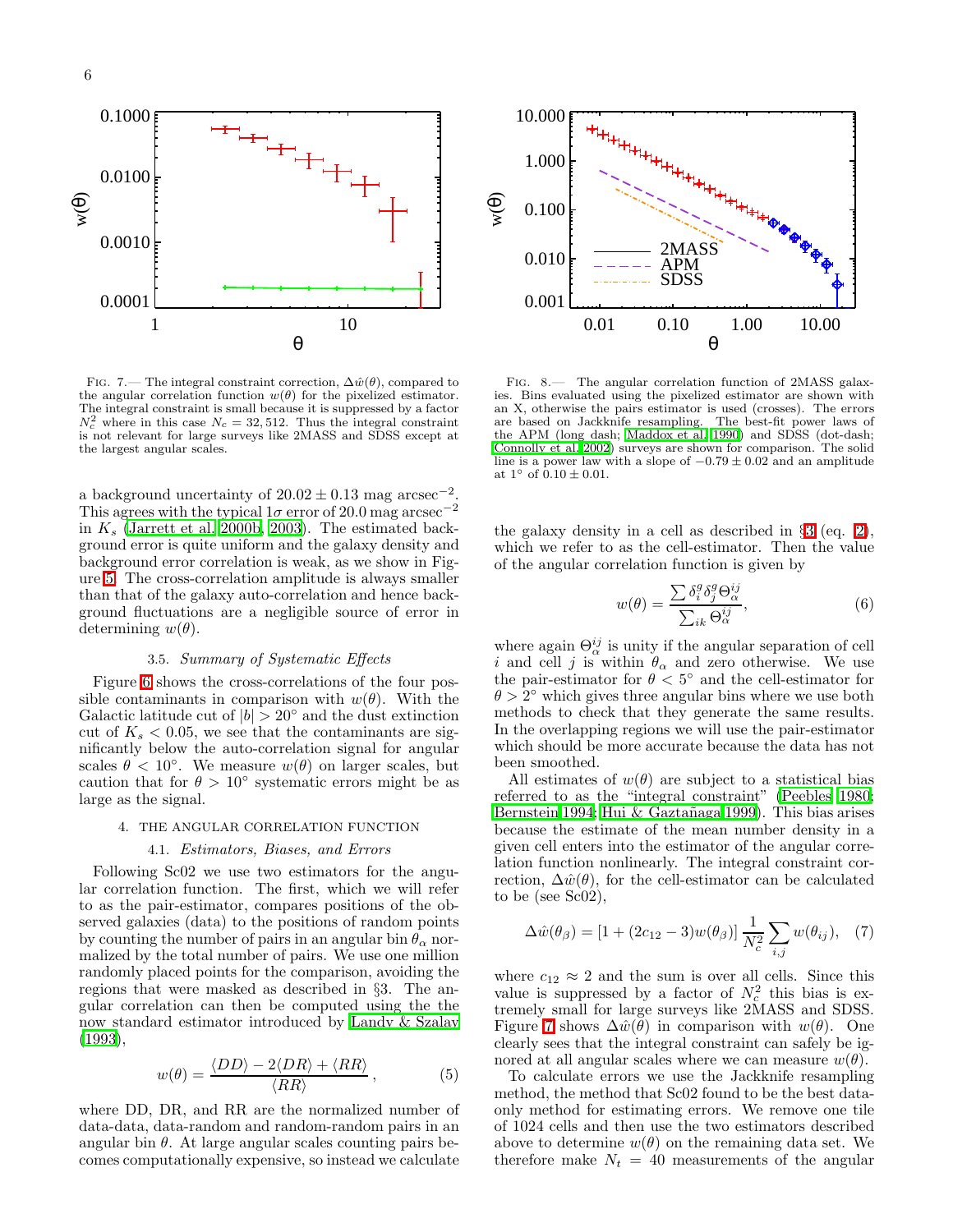

<span id="page-7-2"></span>Fig. 9.— The correlation matrix of the angular correlation function of 2MASS galaxies. The correlation matrix is the covariance matrix normalized by its diagonal elements. One sees that for bins less than 0.06◦ the data is fairly independent. But at scales larger than this there is a strong correlation between different data bins.

correlation function in 25 angular bins. To calculate errors we determine a covariance matrix out of the 40 measurements. The  $\alpha\beta$  element of the covariance matrix is computed by

$$
C_{\alpha\beta} = \frac{N_t}{N_t - 1} \sum_{k=0}^{N_t} \left[ w_k(\theta_\alpha) - \bar{w}(\theta_\alpha) \right] \left[ w_k(\theta_\beta) - \bar{w}(\theta_\beta) \right] \tag{8}
$$

where  $w_k(\theta_\alpha)$  refers to the kth measurement of the angular correlation function on the angular scale  $\theta_{\alpha}$ .

Because of the strong covariance between different angular bins, it is necessary to include it when fitting a model to the data. Thus we minimize the complete form of the statistic

$$
\chi^2 = \sum_{\alpha,\beta} \left[ w(\theta_\alpha) - w_m(\theta_\alpha) \right] C_{\alpha\beta}^{-1} \left[ w(\theta_\beta) - w_m(\theta_\beta) \right] \tag{9}
$$

<span id="page-7-0"></span>where  $w_m(\theta)$  is a model of the angular correlation function (see [Bernstein 1994,](#page-13-34) for a discussion).

#### 4.2. *Results*

The angular correlation function of 2MASS galaxies is shown in Figure [8.](#page-6-2) We fit a power law of form  $w(\theta) = A\theta^{1-\gamma}$  out to angular scales of 2.5° to the estimated  $w(\theta)$ . Note that the uncertainties of the powerlaw fit are substantially underestimated if one ignores the covariance between angular bins. Hence to fit a powerlaw form to our estimated angular correlation function we use Singular Value Decomposition (see §[5.2\)](#page-10-0) to remove the oscillatory modes from the covariance matrix. We then find a best fit power law with an amplitude at  $1°$  of  $A = 0.10 \pm 0.01$  and  $1 - \gamma = -0.79 \pm 0.02$ . However, we find that a power law is *not* a good fit to the angular correlation function  $(\chi^2/\text{d.o.f.} = 2.4 \text{ using})$ 



<span id="page-7-1"></span>Fig. 10.— The angular correlation function of 2MASS galaxies multiplied by  $\theta^{0.79}$ . Small oscillations around the power-law form are apparent and are statistically significant. The horizontal dashed line with amplitude  $A = 0.10$  is the best fit power law. Bins evaluated using the pixelized estimator are shown with an X, otherwise the pairs estimator is used (crosses).

eq. [9\)](#page-7-0) using the full covariance matrix (see discussion below). As shown in Table [2,](#page-8-0) the slope of  $w(\theta)$  from 2MASS is slightly higher but in overall agreement with the slopes found in APM [\(Maddox et al. 1990\)](#page-13-1) and SDSS EDR [\(Connolly et al. 2002\)](#page-13-6). The power-law fit to the 2MASS data extends past  $\hat{\theta} = 1 - 2^{\circ}$ , where the APM and EDR angular correlation functions start to deviate from a power law. This is expected since the same physical scale will correspond to a larger angular scale in the shallower 2MASS catalog.

The amplitude of the 2MASS angular correlation function is 3.6 (7.7) times larger than the amplitude found in the APM (SDSS EDR) surveys. We expected there would be an amplitude difference both because 2MASS galaxies are brighter than either the APM or SDSS EDR survey and because 2MASS galaxies have a shallower redshift distribution. Assuming that the galaxies in all three surveys have the same 3-dimensional power spectrum, we can use Limber's equation (eq. [11\)](#page-9-1) to calculate that the change in amplitude in  $w(\theta)$  when going from the median redshift of SDSS (0.17) to the median redshift of 2MASS (0.074) is approximately a factor of 5. From Table [2](#page-8-0) we see that the ratio of amplitudes is a factor of 7.7, hence even after including the median redshift difference the 2MASS  $w(\theta)$  amplitude is still 50% higher than SDSS. We attribute the remaining amplitude offset to the difference in luminosity of the galaxies being sampled. The average  $(r - K_s)$  color of a galaxy is approximately 3.0 so our magnitude cut of  $K_s < 13.57$  corresponds to  $r < 16.5$ . Therefore, the faintest 2MASS galaxies are two magnitudes brighter than the mean of the brightest magnitude bin used in the SDSS study. More luminous galaxies are more clustered than less luminous ones [\(Norberg et al. 2001;](#page-13-36) [Zehavi et al. 2002](#page-13-37)).

In Figure [10,](#page-7-1) we plot the angular correlation function of 2MASS galaxies multiplied by  $\theta^{0.79}$  to examine the deviations from a pure power law. The poor value of  $\chi^2/\text{d.o.f.}$  for the power-law fit, the straight-horizontal line, may seem surprising since the magnitude of the deviations are similar to the error bars. However, the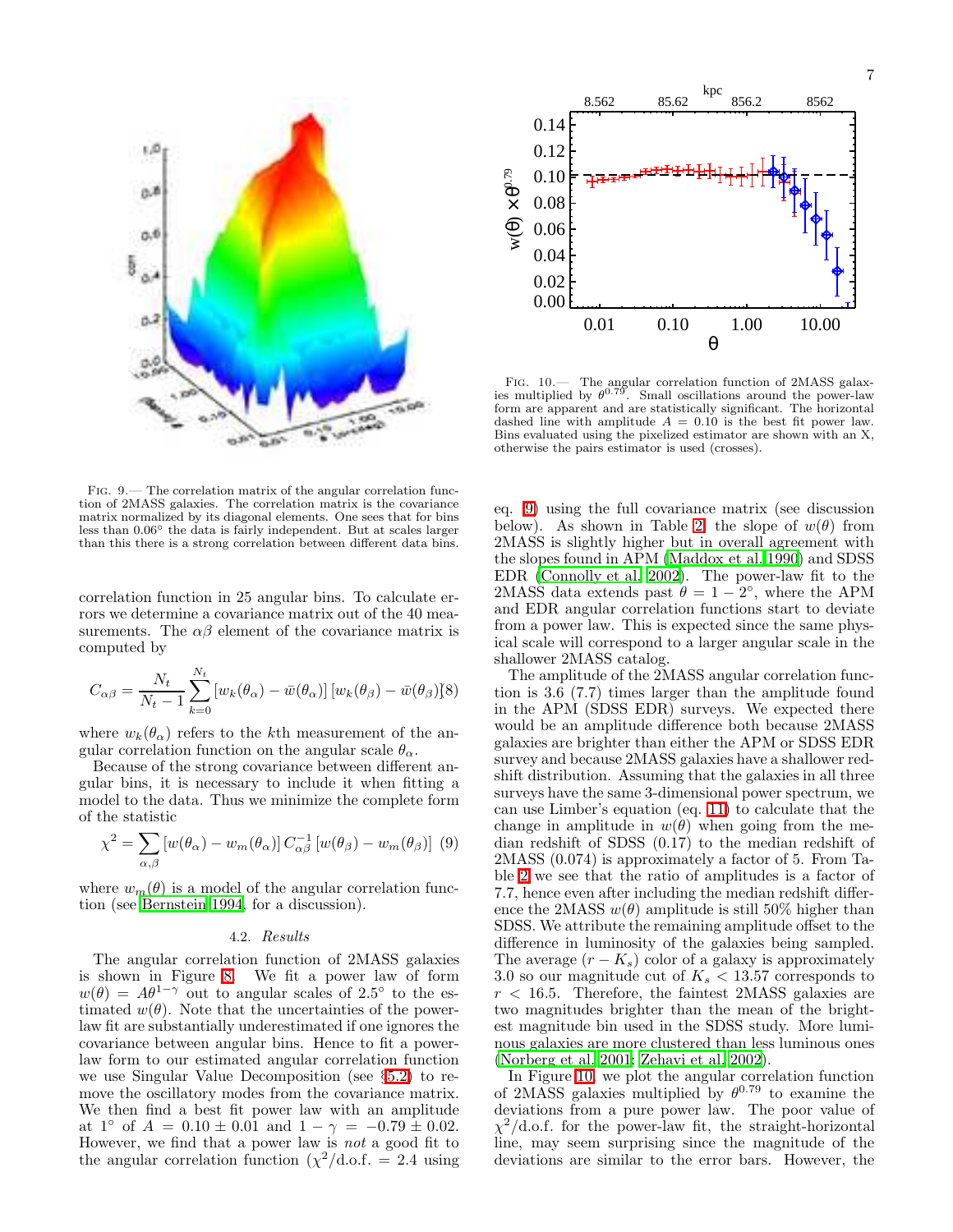| Survey      | A                                               |  | 1- $\gamma$ $z_m$ | sample selection                                                 |
|-------------|-------------------------------------------------|--|-------------------|------------------------------------------------------------------|
| APM         | $0.028 \pm 0.003 -0.70 \pm 0.03$ 0.11           |  |                   | $b_{J} < 20$                                                     |
| <b>SDSS</b> | $0.013 \pm 0.060 -0.74 \pm 0.04$ 0.17           |  |                   | $18 < r_* < 19$                                                  |
|             | $2MASS$ $0.10 \pm 0.01$ $-0.79 \pm 0.02$ 0.074  |  |                   | $K_{s} < 13.5$                                                   |
|             |                                                 |  |                   | 2MASS $0.08 \pm 0.01$ $-0.79 \pm 0.02$ 0.080 $13.5 < K_s < 12.5$ |
| 2MASS –     | $0.22 \pm 0.02$                                 |  |                   | $-0.79 \pm 0.02$ 0.047 12.5 < K <sub>s</sub> < 11.5              |
| 2MASS -     | $0.48 + 0.03$                                   |  |                   | $-0.48 \pm 0.02$ 0.029 11.5 $\lt K_s \lt 10.5$                   |
| 2MASS -     |                                                 |  |                   | $0.15 \pm 0.01$ $-0.79 \pm 0.02$ 0.071 $\mu_K < 17.75$           |
|             | $2MASS$ $0.08 \pm 0.006$ $-0.76 \pm 0.02$ 0.079 |  |                   | $\mu_K > 17.75$                                                  |
|             |                                                 |  |                   |                                                                  |

TABLE 2

<span id="page-8-0"></span>THE RESULTS OF FITTING THE THE ANGULAR CORRELATION FUNCTION WITH A FUNCTIONAL FORM  $A\theta^{1-\gamma}$  for APM (MADDOX ET AL. [1996](#page-13-2)), SDSS [\(Connolly et al. 2002\)](#page-13-6) and this work. We also show the fitted parameters when the 2MASS sample is divided by effective surface brightness and into magnitude bins.

depicted error bars follow from the diagonal elements of the correlation matrix and do not describe independent variance. Owing to significant off-diagonal terms in the covariance matrix, the displacement of adjacent  $w(\theta)$  bins towards the power law fit gives a very large contribution to  $\chi^2$ . The correlation matrix of  $w(\theta)$  is shown in Figure [9.](#page-7-2) The importance of off diagonal elements is clearly seen in the figure. Thus, the oscillatory behavior scene in Figure [10](#page-7-1) is significant. These may be the result of wiggles in the power spectrum caused by baryon oscillations as recently detected in the 2dF-GRS power spectrum [\(Percival et al. 2001\)](#page-13-38). The oscillations seen here, however, are at much smaller scales then those seen in the 2dFGRS and are in the nonlinear regime. Such oscillations are expected in halo occupation distribution descriptions of galaxy clustering [\(Seljak](#page-13-39) [2000;](#page-13-39) [Berlind & Weinberg 2002;](#page-13-40) [Zehavi et al. 2004\)](#page-13-41) and the dip centered around 0.8 degrees, corresponding to  $700h^{-1}$  kpc at the median redshift of our survey, occurs at about the expected physical scale.

We also calculate the angular correlation of 2MASS galaxies split into bins of  $\Delta K_s = 1$  centered on  $K_s=11$ , 12, 13 and plot each  $w(\theta)$  in Figure [11.](#page-8-1) The error bars at a given angular separation increase for brighter mag-

nitudes owing to their lower numbers. Limber's equation [\(Limber 1953](#page-13-9)) implies that apparently brighter galaxies should have parallel  $w(\theta)$  with higher amplitudes owing to their closer redshift distribution. Using the median redshift of the galaxies in each magnitude bin (see Table [2\)](#page-8-0) we estimate that the amplitude ratio should be 6 : 2.5 : 1, going from the brightest to the faintest bin. In Table [2](#page-8-0) we present the parameters of the power-law fits to  $w(\theta)$  for each magnitude bin and confirm that the differences in amplitude can be fully explained by differences in median redshift, consistent with true clustering.

Because 2MASS is an all sky survey with 1% photometric uniformity on large angular scales [\(Nikolaev et al.](#page-13-42) [2000\)](#page-13-42), we have two independent volumes, one for northern  $b > 20°$  and one for southern  $b < -20°$  Galactic latitudes. We can compute  $w(\theta)$  independently for the two hemispheres as a check on our procedure and to examine the effects of cosmic variance, plotted in Figure [12.](#page-8-2) At angles less than  $0.5^{\circ}$  there is good agreement. However, at larger angles the northern Galactic hemisphere shows more clustering, caused by real differences in the observed large scale structure between the northern and southern Galactic hemispheres [\(Maller et al. 2003,](#page-13-21) Fig. 2). For small angular scales, however, this cosmic vari-



<span id="page-8-1"></span>Fig. 11.— The angular correlation functions of 2MASS galaxies divided into bins of  $\Delta K_s = 1$  centered on  $K_s=11,12,13$ . The error bars, which are smaller then the symbols, decrease with  $K_s$ magnitude since there are fewer bright galaxies. The slopes remain the same while the amplitudes increase for brighter galaxies as expected.



<span id="page-8-2"></span>Fig. 12.— The angular correlation function of 2MASS galaxies for northern Galactic latitudes ( $b > 20°$  diamonds) and southern Galactic latitudes ( $b < -20^\circ$  squares). For angular scales less then 0.5° the two hemisphere yield consistent results. However, at larger angular scales there is stronger clustering in the northern Galactic hemisphere.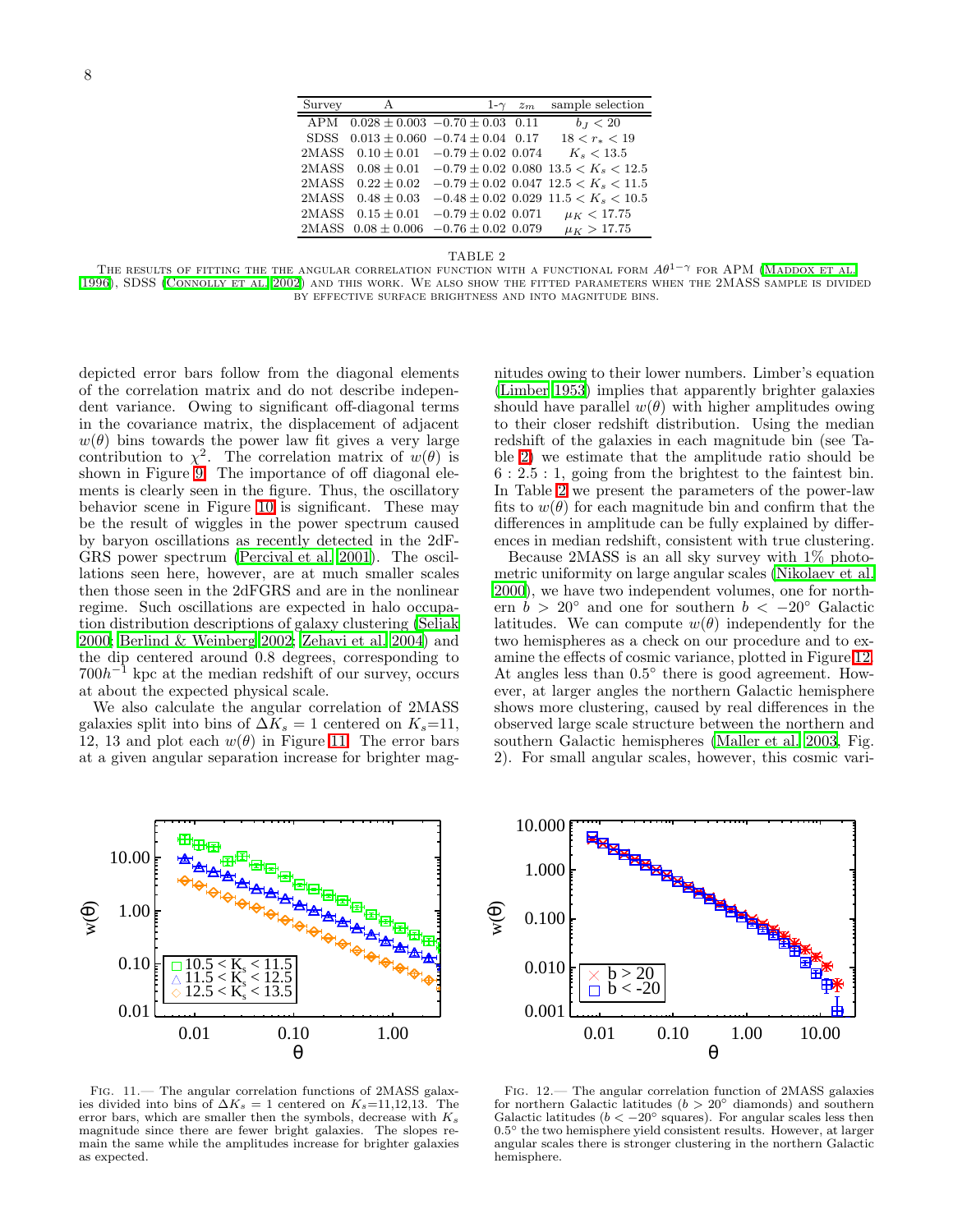

<span id="page-9-2"></span>FIG. 13.— SDSS r-band concentration  $c_r = r_{90}/r_{50}$  versus effective surface brightness  $\mu_K = K_s + 2.5 \log_{10} (2\pi r_e^2)$ . The horizontal dotted line indicates  $c_r = 2.6$ , chosen by SDSS to divide early from late-type galaxies. The vertical dashed line at  $\mu_K < 17.75$ mag arcsec<sup>-2</sup> shows our adopted morphology divider.

ance is unimportant.

One would like to investigate the dependence of  $w(\theta)$ on galaxy morphology. In the optical, galaxy morphology can be estimated using either galaxy color or concentration. In the infrared, however, the  $(J-K_s)$  colors contain little information about the galaxy type, since all galaxies have  $(J - K_s)$  colors that are tightly peaked around 1.0. Furthermore, [Bell et al. \(2003\)](#page-13-23) demonstrate that the 2MASS concentration measurement is not very accurate for faint  $(K_s > 12)$  galaxies. Instead, as a measure of galaxy morphology we use effective surface brightness

$$
\mu_K = K_s + 2.5 \log_{10} (2\pi r_e^2),\tag{10}
$$

where  $r_e$  is the half-light radius of the galaxy, and  $K_s$ is the extinction-corrected Kron magnitude. For 6, 238 2MASS galaxies also in the SDSS EDR we show in Figure [13](#page-9-2) that  $\mu_K$  is correlated with the SDSS optical concentration  $c_r = r_{90}/r_{50}$ , where  $r_{90}$  and  $r_{50}$  are the radii within which 90% and 50% of the galaxy flux are contained, respectively. The SDSS collaboration has adopted  $c_r = 2.6$ to separate between early and late types in a rudimentary fashion (e.g. [Strateva et al. 2001;](#page-13-43) [Kauffmann et al.](#page-13-44) [2003\)](#page-13-44). Using  $c_r > 2.6$ , we find that 2630/3203 (82%) of the high surface brightness ( $\mu_K < 17.75$  mag arcsec<sup>-2</sup>) galaxies are early-type.

Dividing the sample at the median  $\mu_K = 17.75$ , we plot the angular correlation functions of the two populations in Figure [14.](#page-9-3) The higher surface brightness galaxies are more clustered with an amplitude at 1◦ almost twice that of the lower surface brightness galaxies (see Table [2\)](#page-8-0). Unlike the difference in amplitude for the different magnitude bins, which are caused by differences in the median redshifts, our high and low surface brightness galaxies have nearly identical median redshifts of 0.079 and 0.071, respectively. Hence, the higher  $\mu_K$  (early-



<span id="page-9-3"></span>Fig. 14.— The angular correlation function of high and low surface brightness 2MASS galaxies. Galaxies with  $\mu_K$  < 17.75 (diamonds) are more clustered and have a slightly steeper slope than galaxies with  $\mu_K > 17.75$  (triangles).

type) galaxies truly are more clustered in three dimensions than the low  $\mu_K$  (late-type) galaxies in our sample. This increased clustering amplitude for early type galaxies has also been seen in the EDR three-dimensional correlation function [\(Zehavi et al. 2002\)](#page-13-37) and is related to the morphology-density relation [\(Dressler 1980](#page-13-45)).

The slopes of the two angular correlation functions are marginally different; they disagree at the 90% confidence level. Such a disagreement could result from nonlocal biasing or nonlocal causes for the morphology-density relation [\(Narayanan et al. 2000](#page-13-46); [Scherrer & Weinberg 1998](#page-13-47)). It would be interesting to see if any galaxy formation scenario matches this slight disagreement.

#### 5. THE 3D POWER SPECTRUM

<span id="page-9-0"></span>In this section we invert the estimated angular correlation function to measure the three-dimensional power spectrum. The relationship between  $w(\theta)$  and  $P(k)$  can be expressed as

$$
w(\theta) = \int_0^\infty dk k P(k) g(k\theta)
$$
 (11)

<span id="page-9-1"></span>where the kernel  $g(k\theta)$  is given by

$$
g(k\theta) = \frac{1}{2\pi} \int_0^\infty dz J_0(k\theta X(z)) \left(\frac{dN}{dz}\right)^2 \frac{dz}{dX} F(z) \tag{12}
$$

<span id="page-9-4"></span>[\(Limber 1953;](#page-13-9) [Baugh & Efstathiou 1993\)](#page-13-11). In the above equation  $X(z)$  is the comoving distance to a redshift z,  $J_0$  is the zero order Bessel function and  $F(z)$  is a function that describes the redshift evolution of density fluctuations and any evolution of the galaxy population. Fol-lowing [Dodelson et al. \(2002](#page-13-19)) we set  $F(z) = 1$ , which is a much better approximation for the very local 2MASS data than for other surveys.  $\frac{dN}{dz}$  is the probability distribution of galaxy redshifts in the survey, i.e. the number of galaxies per redshift bin normalized to unity. The comoving distance is

$$
X(z) = \frac{c}{H_0} \int_0^z \frac{dz'}{E(z')}
$$
 (13)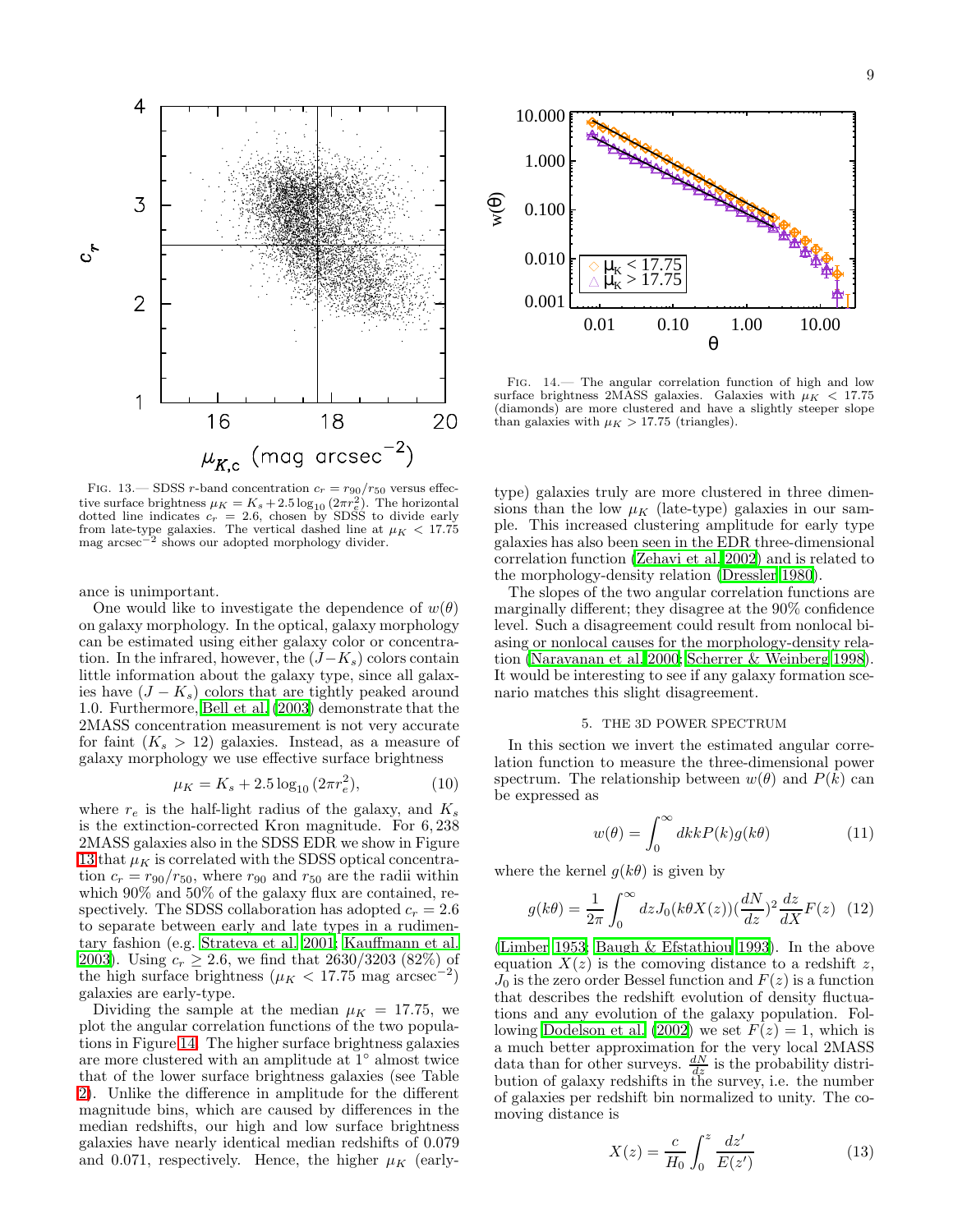

<span id="page-10-1"></span>Fig. 15.— Relative redshift distributions of 2MASS galaxies identified in the SDSS EDR (red,  $N = 6238$ ) and the 2dFGRS 100k release (blue,  $N = 9649$ ). The total distribution for the 15,887 sources is given in bold with Poisson errors shown for each bin. The smooth curve is our best fit to equation (15), which has median redshift  $z_m = 0.0741$ .

where

$$
E(z) = \frac{dz}{dX}
$$
  
=  $\sqrt{\Omega_m (1+z)^3 + \Omega_K (1+z)^2 + \Omega_\Lambda}$  (14)

[\(Peebles 1980](#page-13-33)). Thus, with the measured angular correlation function and knowledge of the redshift distribution of the galaxies in the survey, it is possible to estimate  $P(k)$ . We adopt the currently fashionable  $\Lambda$ CDM model [\(Spergel et al. 2003\)](#page-13-48),  $\Omega_m = 0.3$  and  $\Omega_{\Lambda} = 0.7$ , and note that the depth of 2MASS makes cosmological dependence small.

There are a number of methods for performing the inversion. We will use the method of Singular Value Decomposition advocated by [Eisenstein & Zaldarriaga](#page-13-14) [\(2001\)](#page-13-14), and used for the SDSS analysis of the EDR [\(Dodelson et al. 2002\)](#page-13-19)

#### 5.1. *Redshift Distribution*

To determine the redshift distribution of 2MASS galaxies we use redshifts measured by the SDSS EDR [\(Stoughton et al. 2002\)](#page-13-8) and by the 2dFGRS 100k release [\(Colless et al. 2001\)](#page-13-30). We identify 6, 238 2MASS galaxies with redshifts in the SDSS EDR and 9, 649 2MASS galaxies with redshifts in the 2dFGRS 100k release. The distribution of redshifts from the two samples (shown in Figure [15\)](#page-10-1) are similar, although statistically significant differences, which are caused by the local large-scale structure, are apparent at most redshifts.

For the combined sample of 15, 887 redshifts we fit the functional form

$$
\frac{dN}{dz} = \frac{3z^2}{2(z_m/1.412)^3} \exp\left[-(1.412z/z_m)^{3/2}\right] \quad (15)
$$



<span id="page-10-2"></span>FIG. 16.— The absolute value of the kernel as a function of  $k\theta$ . The dashed line shows where the kernel is negative. The inversion will be most sensitive to the first zero of the kernel, which occurs at  $k\theta = 0.013$ .

[\(Baugh & Efstathiou 1993\)](#page-13-11), where  $z_m$  is the median redshift. We use bootstrap resampling to estimate the uncertainty in our determination of  $z_m$  and find that  $z_m = 0.0741 \pm 0.004$ . This statistical uncertainty is probably a slight underestimate of the cosmic variance uncertainty as evidenced from the median redshifts of the two subsamples, which is 0.0746 and 0.0735 for 2dFGRS and SDSS, respectively. These are both more than one sigma from the median of the combined sample. We compare the functional form  $dN/dz$  to the data in Figure [15.](#page-10-1) The kernel resulting from using this  $dN/dz$  in equation [12](#page-9-4) is shown in Figure [16.](#page-10-2)

#### 5.2. *Inverting the Angular Correlation Function*

<span id="page-10-0"></span>In practice we measure the angular correlation function in  $N_{\theta}$  bins and would like to estimate the power spectrum in  $N_k$  bins. We can transform the integral in equation [\(11\)](#page-9-1) into a discrete sum and write the equation in matrix form as

$$
w = GP \tag{16}
$$

where w is an  $N_{\theta}$  element vector containing the value of  $w(\theta)$  in each bin, P is an  $N_k$  element vector containing the values of  $P(k)$  in each bin, and the  $N_{\theta} \times N_k$  matrix  $G$  is a discretization of equation [\(11\)](#page-9-1).

The inversion is thus reduced to a standard problem in linear algebra; the best fit power spectrum being given by  $P = G^{-1}w$  and the power spectrum covariance matrix by  $C_P = G^t C_w G$ . Singular Value (SV) Decomposition (for a review see [Press et al. 1992,](#page-13-49) §2.6 and §15.6) provides an effective method of solving and analyzing this problem. The matrix G can be decomposed into  $G = UW V^t$ where  $W$  is a square diagonal matrix of the singular values and U and V are unitary. Then  $G^{-1}$  is simply given<br>by  $G^{-1} = VW^{-1}U^{t}$ . However, those elements of W that are singular or very small will make a large contribution to  $G^{-1}$ . To remove this contribution, these eigenvalues are set to zero in the (pseudo-) inverse matrix  $W^{-1}$ . In practice, we remove eigenvalues that cause large oscillations in the resulting power spectrum.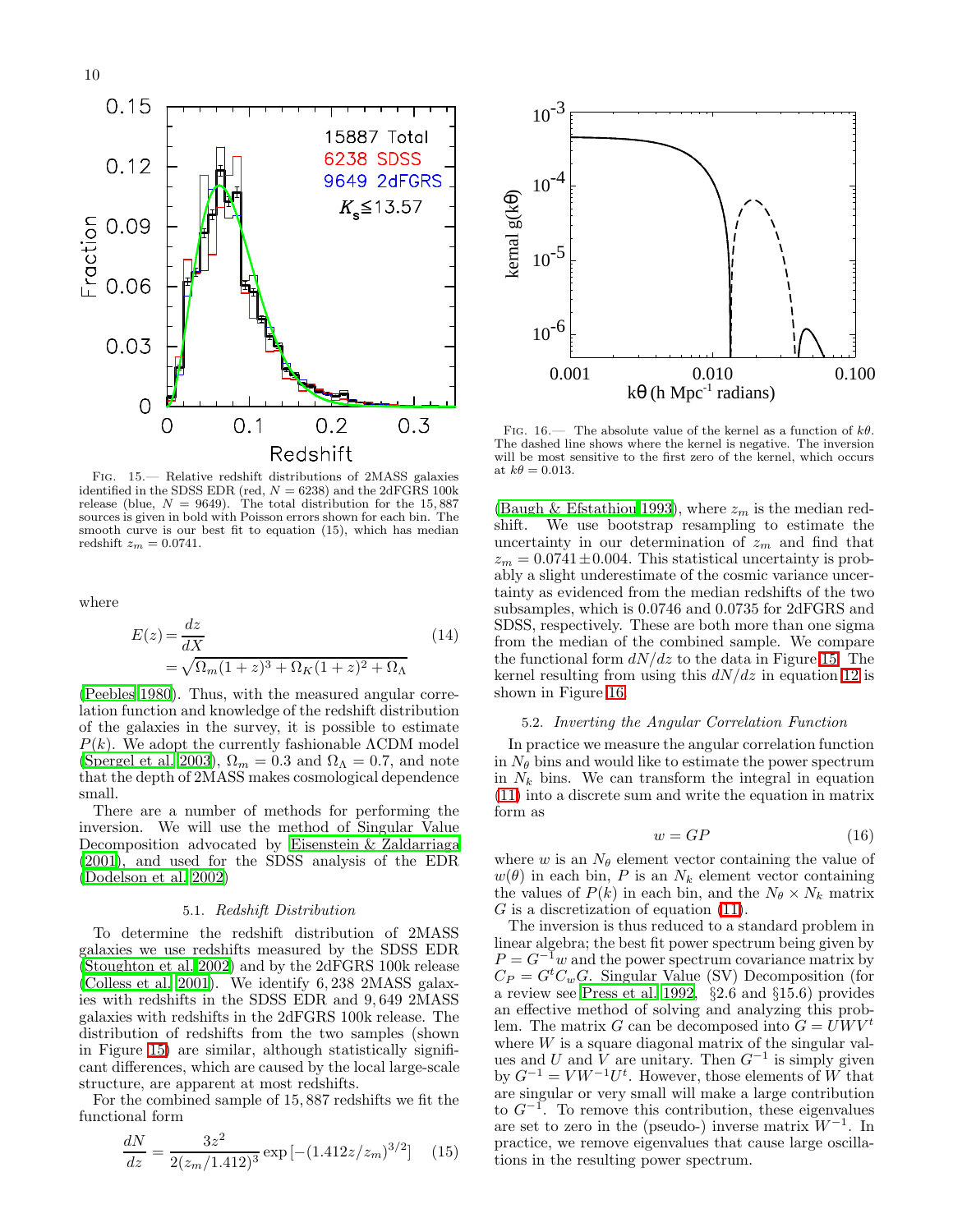

<span id="page-11-0"></span>Fig. 17.— The recovered power spectrum for different choices in the number of SV modes retained for the inversion. Retaining too many modes leads to wild oscillations in  $P(k)$ . With 16 SV modes we are sensitive to small  $k$  but do not exhibit oscillations.

Our  $\theta$  bins span the range 0.00014 − 0.3 radians. Since the first zero of the kernel occurs at  $k\theta = 0.013$ , we expect sensitivity to k values between  $0.04 - 100h \text{ Mpc}^{-1}$ . However, since small  $k$  are the most interesting for cosmology as they probe the linear regime, we attempt to extend our analysis down to  $k = 0.004$ . We use 18 bins in wavenumber, 4 per decade, spanning the range 0.003 − 100h Mpc<sup>−</sup><sup>1</sup> . Figure [17](#page-11-0) shows the recovered power spectrum as a function of the number of modes we retain from the SV decomposition. We find that including 16 SV modes gives us sensitivity to small  $k$  but doesn't result in wild oscillations of the power spectrum. This produces an acceptable fit to  $w(\theta)$  with  $\chi^2 = 4.1$ with  $N_{\theta} - N_{SV} = 9$  degrees of freedom.

In Figure [18](#page-11-1) we plot the inferred power spectrum (with 16 SV modes) compared to the power spectra measured for SDSS [\(Dodelson et al. 2002,](#page-13-19) r-band selected) and APM [\(Eisenstein & Zaldarriaga 2001](#page-13-14),  $b_J$ -band selected). There is general agreement for the power spectra measured in all three surveys. The drop in power at  $k < 0.03h{\rm\,Mpc^{-1}}$  is not statistically significant as demonstrated below. The plotted error bars are the square root of the diagonal elements of the inverse covariance matrix,  $\sqrt{C_{P,ii}^{-1}}$ . Since the k bins are not independent, they represent the uncertainty in a bin *if the values of all other bins are kept fixed*. They are shown only for comparison to the other surveys and to get a feel for the relative error in a given bin. To treat properly the uncertainty in the measured  $P(k)$  one must use the full covariance matrix. In Table [3](#page-14-0) we give the inverse correlation matrix, which can be used to recover the inverse covariance matrix  $r^{-1}$  (contact the authors for a more precise table). The elements of the inverse correlation matrix are given by

$$
r_{ij}^{-1} = \frac{C_{P,ij}^{-1}}{\sqrt{C_{P,ii}^{-1} C_{P,jj}^{-1}}}.
$$
\n(17)

The correlation matrix is shown in Figure [19.](#page-12-1) The importance of off diagonal elements and the oscillatory nature of different  $k$  bins is clearly seen.



<span id="page-11-1"></span>Fig. 18.— The power spectrum measured from 2MASS (solid line). For comparison the results from the APM survey (triangles) as analyzed by [Eisenstein & Zaldarriaga \(2001](#page-13-14)), and for the  $r =$ 18 − 19 magnitude bin of the SDSS survey (squares) are shown. In all cases error bars are the square root of the diagonal elements of the inverse covariance matrix,  $\sqrt{C_{P,ii}^{-1}}$ . The dashed line is the best fit CDM type power spectrum to the linear regime  $k < 0.15$ . The dotted line is the power spectrum from the CMB as determined by [\(Spergel et al. 2003](#page-13-48)).

# 5.3. *CDM Models*

In the CDM paradigm for the evolution of the Universe, the power spectrum can be predicted based on the value of the cosmological parameters of which the most important are the matter density of the universe  $\Omega_M$  and the Hubble constant 100h Mpc<sup>-1</sup> kms<sup>-1</sup>. The shape of the power spectrum is most sensitive to the combination  $\Omega_M h$ . Along with a normalization, in terms of  $\sigma_8$  for example, this specifies a power spectrum given an initial spectral index  $n_s$ . Thus  $\Omega_M h$  and  $\sigma_8$  serve as a convenient parameterizations of the power spectrum on linear scales. We fit  $P(k)$  inverted from  $w(\theta)$ only for bins with  $k$  < 0.15h Mpc<sup>-1</sup>, bins that are still in the linear regime (see [Percival et al. 2001,](#page-13-38) Figure 4). We use the transfer function fitting formula of [Eisenstein & Hu \(1999\)](#page-13-50),  $n_s = 1.0$  and take the the baryon density  $\Omega_b = 0.02h^{-2}$  in agreement with results from BBN [\(Kirkman et al. 2003\)](#page-13-51) and the CMB [\(Spergel et al. 2003\)](#page-13-48) We plot the best-fit power spectrum in Figure [18](#page-11-1) including the error in the median redshift of the sample. The CDM power spectrum is a good fit to the data giving  $\chi^2/\text{d.o.f.} = 0.6$ . Hence, the apparent drop in power on large scales, as seen by some authors [\(Gaztanaga & Baugh 1998;](#page-13-52) [Allgood et al. 2001\)](#page-13-17), is not statistically significant.

The constraints on  $\sigma_8$  and  $\Omega_M h$  are shown in Figure [20.](#page-12-2) We find  $\sigma_8 = 1.0 \pm 0.1$  and  $\Omega_M h = 0.13 \pm 0.07$  (95%) confidence limits). One must remember that this is only a parameterized fit to the power spectrum of  $K_s < 13.57$ galaxies; any relation to cosmology requires an understanding of how galaxies trace the underlying dark matter density field. The 2dfGRS find a power spectrum best fit by  $\Omega_m h = 0.2 \pm 0.03$  [\(Percival et al. 2001\)](#page-13-38) consistent with our measurement.

In comparison, cosmological parameters measured from the WMAP satellite alone give  $\Omega_M h = 0.19 \pm 0.03$ ,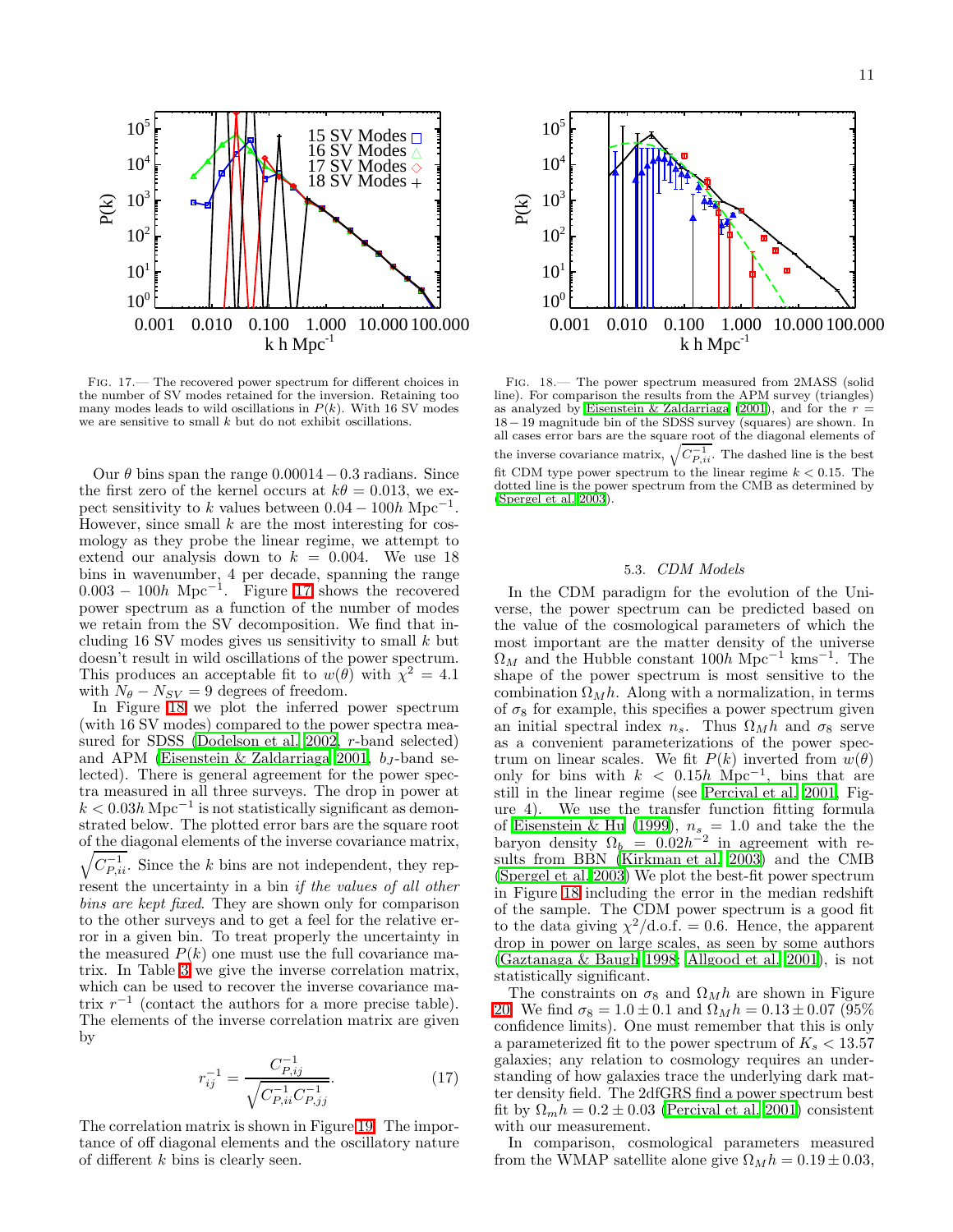

<span id="page-12-1"></span>Fig. 19.— The correlation matrix of the power spectrum measured from 2MASS. The correlation matrix is the covariance matrix normalized by its diagonal elements. One sees how different  $k$  bins are not at all independent but are all interwoven in an oscillatory fashion. The elements of the correlation matrix are also given in Table [3.](#page-14-0)

 $\sigma_8 = 0.9 \pm 0.1$  and  $n_s = .99$  [\(Spergel et al. 2003\)](#page-13-48). This would imply a  $K_s$ -band linear bias of  $b_K = 1.1 \pm 0.2$ in good agreement with the  $K_s$ -band bias determined from the 2MASS clustering dipole of  $b_K = 1.37 \pm 0.34$ [\(Maller et al. 2003\)](#page-13-21).

# 6. CONCLUSIONS

<span id="page-12-0"></span>We have presented a measurement of the angular correlation function and three-dimensional power spectrum for galaxies from the 2MASS catalog. We have minimized the contribution of the possible contaminants of stars, dust, seeing and sky brightness by studying their cross-correlation with the galaxy density and making cuts in the data until these cross-correlations are less then the auto-correlation signal. These restrictions on the data limit us to  $|b| > 20°$  and dust extinctions  $\Delta K_S < 0.05$ . More than a half million galaxies remain for estimating the angular correlation function.

The best fit power law to the measured angular correlation function has a slope of  $-0.79 \pm 0.02$  and an amplitude at one degree of  $0.10 \pm 0.01$  out to 2.5°. There are oscillations around this power law that are statistically significant. The largest oscillation occurs at about 0.8 degrees, corresponding to  $700h^{-1}$  kpc at the median redshift of our survey, as expected in halo occupation distribution descriptions of galaxy clustering [\(Seljak 2000;](#page-13-39) [Berlind & Weinberg 2002;](#page-13-40) [Zehavi et al. 2004\)](#page-13-41). The slope of this power law is in good agreement with other determinations of  $w(\theta)$  [\(Maddox et al. 1996;](#page-13-2) [Connolly et al.](#page-13-6) [2002\)](#page-13-6). We divide the sample into three magnitude bins and estimate the angular correlation function for each magnitude bin. We confirm that differences in the  $w(\theta)$ amplitude at these three brightnesses is fully explained by differences in the median redshift, consistent with true



<span id="page-12-2"></span>Fig. 20.— The 66.7%, 95% and 99% confidence intervals in the  $\sigma_8 - \Omega_M h$  plane from fitting to our derived  $P(k)$ . Projecting onto one-dimension gives constraints of  $\sigma_8 = 1.0 \pm 0.1$  and  $\Omega_M h =$  $0.13 \pm 0.07$ .

clustering. We partition the data by northern and southern Galactic latitude and see that at large angles the northern Galactic latitudes show a greater correlation amplitude, caused by the observed large structures of the Virgo super cluster and the Shapley concentration in the northern Galactic hemisphere (see [Maller et al.](#page-13-21) [2003,](#page-13-21) Fig. 2). We also partition the data by effective surface brightness and find that galaxies with higher surface brightness are more clustered, which is a manifestation of the morphology-density relation [\(Dressler 1980](#page-13-45)). Their  $w(\theta)$  may also have a slightly steeper slope and might be evidence for nonlocal biasing.

We solve for the three-dimensional power spectrum from the angular correlation function using Singular Value Decomposition. Our resulting power spectrum is in good agreement with other measurements using the same method [\(Eisenstein & Zaldarriaga 2001](#page-13-14); [Dodelson et al. 2002\)](#page-13-19). The best fit CDM power spectra gives values of  $\Omega_M h = 0.13 \pm 0.07$  and  $\sigma_8 = 1.0 \pm 0.1$ , assuming a spectral index of 1.0. This fit is to the galaxy power spectrum and its relation to cosmological parameters will depend on how galaxies trace the underlying mass distribution. The ratio of our measured  $\sigma_8$  to that determined from WMAP [\(Spergel et al. 2003\)](#page-13-48) would imply a  $K_s$  band linear bias of  $b_K = 1.1 \pm 0.2$ .

Our  $K_s$ -band selected power spectrum, is in good agreement with other determinations of the power spectrum in surveys selected in other wavebands in the linear regime. On smaller length scales there is a significant difference between other galaxy power spectra and that measured for  $K_s$ -band selected galaxies. Thus the power spectrum measured here, in combination with the power spectrum measured from the CMB and other large galaxy surveys, will enable one to place strong constraints on theories of galaxy formation.

We are grateful for helpful discussions and correspondence about the 2MASS catalog with Roc Cutri, Tom Jarrett, Steve Schneider, and Rae Stiening. We thank Rennan Barkana, James Bullock, John Peacock, Risa Wechsler and David Weinberg for conversations about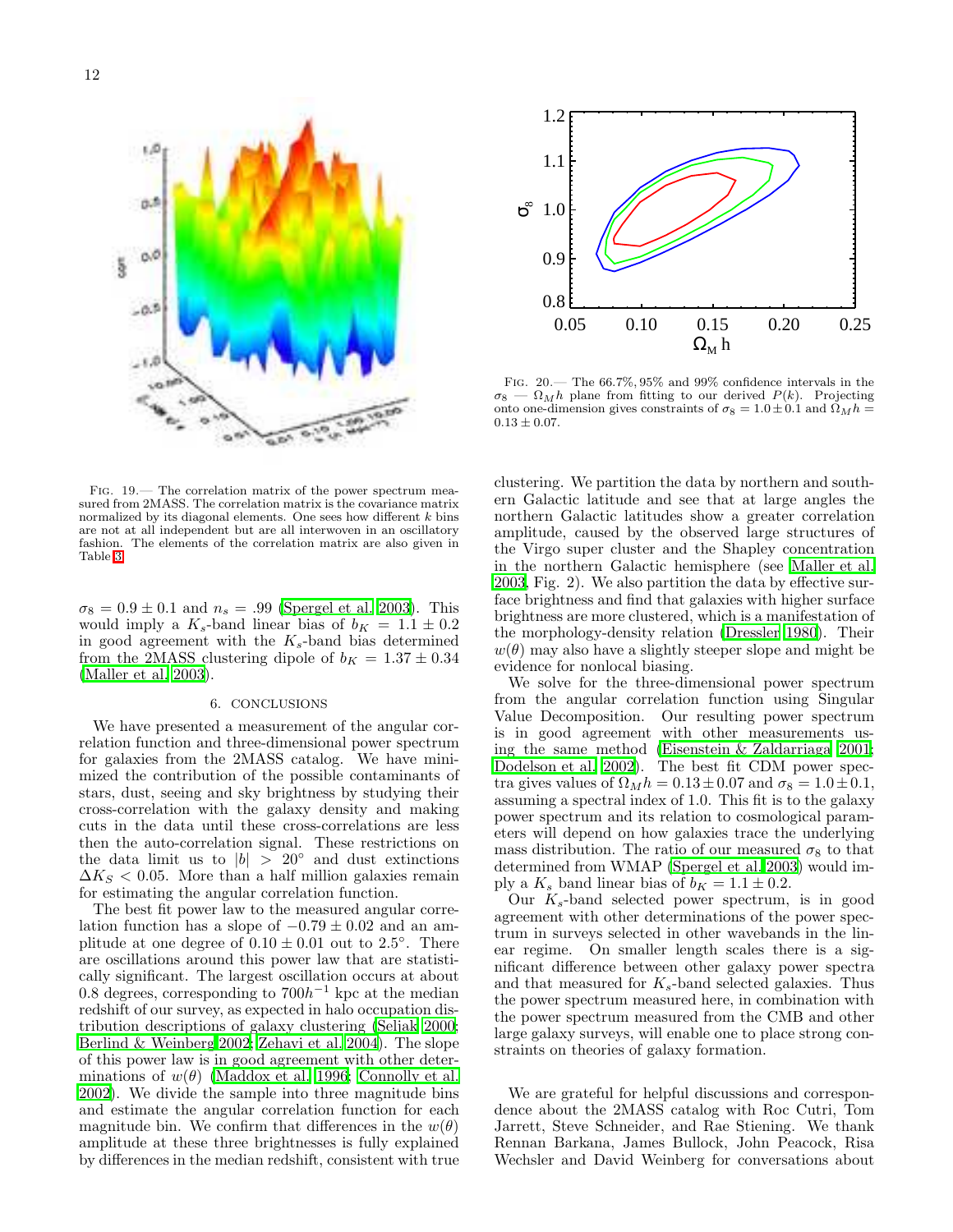the three dimensional power spectrum. We thank the anonymous referee for helpful comments that improved the paper. We acknowledge support by JPL/NASA through the 2MASS core science projects, by NASA grants NAG5-12038 and NAG5-13102, and by NSF grants AST-9988146 and AST-0205969. This publication makes use of data products from the Two Micron All Sky Survey, which is a joint project of the University of Massachusetts and the Infrared Processing and Analysis Center/California Institute of Technology, funded by the National Aeronautics and Space Administration and the National Science Foundation.

This publication also makes use of the *Sloan Digital Sky Survey* (SDSS). Funding for the creation and distribution of the SDSS Archive has been provided

by the Alfred P. Sloan Foundation, the Participating Institutions, the National Aeronautics and Space Administration, the National Science Foundation, the US Department of Energy, the Japanese Monbukagakusho, and the Max Planck Society. The SDSS Web site is [http://www.sdss.org/.](http://www.sdss.org/) The SDSS Participating Institutions are the University of Chicago, Fermilab, the Institute for Advanced Study, the Japan Participation Group, the Johns Hopkins University, the Max Planck Institut für Astronomie, the Max Planck Institut für Astrophysik, New Mexico State University, Princeton University, the United States Naval Observatory, and the University of Washington. This publication also made use of NASA's Astrophysics Data System Bibliographic Services.

#### <span id="page-13-21"></span><span id="page-13-10"></span><span id="page-13-2"></span><span id="page-13-1"></span>REFERENCES

- <span id="page-13-17"></span>Allgood, B., Blumenthall, G. R., & Primack, J. R. 2001, in Where's
- the Matter?, ed. L. Tresse & M. Treyer, 197, astro-ph/0109403
- <span id="page-13-11"></span>Baugh, C. M. & Efstathiou, G. 1993, MNRAS, 265, 145
- <span id="page-13-23"></span>Bell, E. F., McIntosh, D. H., Katz, N., & Weinberg, M. D. 2003, ApJS, 149, 289
- <span id="page-13-40"></span>Berlind, A. A. & Weinberg, D. H. 2002, ApJ, 575, 587
- <span id="page-13-34"></span>Bernstein, G. M. 1994, ApJ, 424, 569
- <span id="page-13-4"></span>Boschán, P. 2002, MNRAS, 334, 297
- <span id="page-13-29"></span>Cole, S. et al. 2001, MNRAS, 326, 255
- <span id="page-13-30"></span>Colless, M. et al. 2001, MNRAS, 328, 1039
- <span id="page-13-3"></span>Collins, C. A., Nichol, R. C., & Lumsden, S. L. 1992, MNRAS, 254, 295
- <span id="page-13-6"></span>Connolly, A. J. et al. 2002, ApJ, 579, 42
- <span id="page-13-12"></span>Dodelson, S. & Gaztañaga, E. 2000, MNRAS, 312, 774
- <span id="page-13-19"></span>Dodelson, S. et al. 2002, ApJ, 572, 140
- <span id="page-13-45"></span>Dressler, A. 1980, ApJ, 236, 351
- <span id="page-13-13"></span>Efstathiou, G. & Moody, S. J. 2001, MNRAS, 325, 1603
- <span id="page-13-50"></span>Eisenstein, D. J. & Hu, W. 1999, ApJ, 511, 5
- <span id="page-13-14"></span>Eisenstein, D. J. & Zaldarriaga, M. 2001, ApJ, 546, 2
- <span id="page-13-52"></span>Gaztanaga, E. & Baugh, C. M. 1998, MNRAS, 294, 229
- Groth, E. J. & Peebles, P. J. E. 1977, ApJ, 217, 385
- <span id="page-13-31"></span><span id="page-13-0"></span>Grski, K. M., Hivon, E., & Wandelt, B. D. 1999, in Evolution of Large-Scale Structure, ed. A. J. Banday, R. K. Sheth, & L. D. Costa (Garching:ESO), 37, astro-ph/9812350
- <span id="page-13-35"></span>Hui, L. & Gaztañaga, E. 1999, ApJ, 519, 622
- <span id="page-13-26"></span>Jarrett, T. H., Chester, T., Cutri, R., Schneider, S., & Huchra, J. P. 2003, AJ, 125, 525
- <span id="page-13-20"></span>Jarrett, T.-H., Chester, T., Cutri, R., Schneider, S., Rosenberg, J., Huchra, J. P., & Mader, J. 2000a, AJ, 120, 298
- <span id="page-13-18"></span>Jarrett, T. H., Chester, T., Cutri, R., Schneider, S., Skrutskie, M., & Huchra, J. P. 2000b, AJ, 119, 2498
- <span id="page-13-44"></span>Kauffmann, G. et al. 2003, MNRAS, 341, 33
- <span id="page-13-51"></span>Kirkman, D., Tytler, D., Suzuki, N., O'Meara, J. M., & Lubin, D. 2003, ApJS, 149, 1
- Kochanek, C. S. et al. 2001, ApJ, 560, 566
- <span id="page-13-32"></span><span id="page-13-28"></span><span id="page-13-25"></span>Kron, R. G. 1980, ApJS, 43, 305
- Landy, S. D. & Szalay, A. S. 1993, ApJ, 412, 64
- <span id="page-13-9"></span>Limber, D. N. 1953, ApJ, 117, 134
- Lucy, L. B. 1974, AJ, 79, 745
- Maddox, S. J., Efstathiou, G., & Sutherland, W. J. 1996, MNRAS, 283, 1227
- Maddox, S. J., Efstathiou, G., Sutherland, W. J., & Loveday, J. 1990, MNRAS, 242, 43
- Maller, A. H., McIntosh, D. H., Katz, N., & Weinberg, M. D. 2003, ApJ, 598, L1
- <span id="page-13-46"></span>Narayanan, V. K., Berlind, A. A., & Weinberg, D. H. 2000, ApJ, 528, 1
- <span id="page-13-42"></span>Nikolaev, S., Weinberg, M. D., Skrutskie, M. F., Cutri, R. M., Wheelock, S. L., Gizis, J. E., & Howard, E. M. 2000, AJ, 120, 3340, calibration
- <span id="page-13-36"></span>Norberg, P. et al. 2001, MNRAS, 328, 64
- <span id="page-13-15"></span>Padilla, N. D. & Baugh, C. M. 2003, MNRAS, 343, 796
- <span id="page-13-33"></span>Peebles, P. J. E. 1980, The large-scale structure of the universe, Princeton Series in Physics (New Jersey: Princeton University Press)
- Percival, W. J. et al. 2001, MNRAS, 327, 1297
- <span id="page-13-49"></span><span id="page-13-38"></span>Press, W. H., Teukolsky, S. A., Vetterling, W. T., & Flannery, B. P. 1992, Numerical recipes in FORTRAN. The art of scientific computing (Cambridge: University Press, —c1992, 2nd ed.)
- <span id="page-13-47"></span>Scherrer, R. J. & Weinberg, D. H. 1998, ApJ, 504, 607
- <span id="page-13-27"></span>Schlegel, D. J., Finkbeiner, D. P., & Davis, M. 1998, ApJ, 500, 525
- Scranton, R. et al. 2002, ApJ, 579, 48, [Sc02]
- <span id="page-13-39"></span><span id="page-13-16"></span><span id="page-13-7"></span>Seljak, U. 2000, MNRAS, 318, 203
- Skrutskie, M. F. et al. 1997, in ASSL Vol. 210: The Impact of Large Scale Near-IR Sky Surveys, ed. F. G. et al. (Kluwer Academic Publishing Company, Dordrecht), 25–32
- Spergel, D. N. et al. 2003, ApJS, 148, 175
- <span id="page-13-48"></span>Stoughton, C. et al. 2002, AJ, 123, 485
- Strateva, I. et al. 2001, AJ, 122, 1861
- <span id="page-13-43"></span><span id="page-13-24"></span><span id="page-13-8"></span><span id="page-13-5"></span>Strauss, M. A. et al. 2002, AJ, 124, 1810
- York, D. G. et al. 2000, AJ, 120, 1579
- <span id="page-13-37"></span>Zehavi, I. et al. 2002, ApJ, 571, 172
- <span id="page-13-41"></span><span id="page-13-22"></span>—. 2004, ApJ, 608, 16
- Zwicky, F. & Kowal, C. T. 1968, in CGCG6, 0